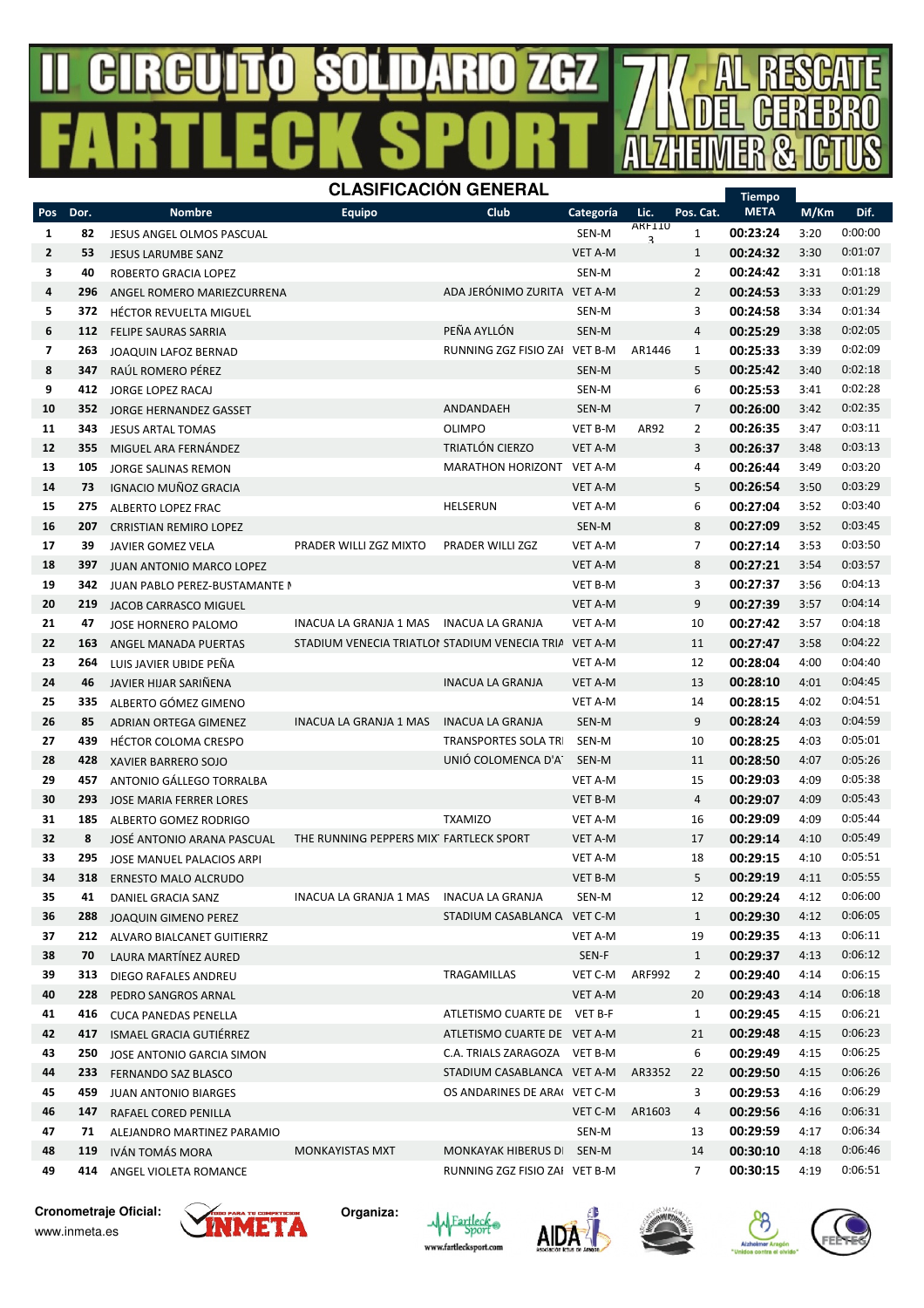#### 号  $\ddot{\phantom{a}}$ Н  $\mathbf{\mathbf{\mathsf{u}}}$ R  $HZ$ A Л Υ, **CLASIFICACIÓN GENERAL**



|            |      |                                      |                                                 |                            |                |              |                | <b>Tiempo</b> |      |         |
|------------|------|--------------------------------------|-------------------------------------------------|----------------------------|----------------|--------------|----------------|---------------|------|---------|
| <b>Pos</b> | Dor. | <b>Nombre</b>                        | Equipo                                          | Club                       | Categoría      | Lic.         | Pos. Cat.      | <b>META</b>   | M/Km | Dif.    |
| 50         | 162  | DIEGO MOLINER MANADA                 |                                                 |                            | SEN-M          | AR2532       | 15             | 00:30:18      | 4:19 | 0:06:53 |
| 51         | 19   | LIS CAYON GOMEZ                      |                                                 | <b>INACUA LA GRANJA</b>    | VET A-F        |              | $\mathbf{1}$   | 00:30:19      | 4:19 | 0:06:55 |
| 52         | 403  | <b>ENRIQUE NAVARRO FERRER</b>        |                                                 |                            | SEN-M          |              | 16             | 00:30:21      | 4:20 | 0:06:57 |
| 53         | 332  | <b>ISAIAS VARGAS RAMOS</b>           |                                                 | OS ANDARINES DE ARA        | VET C-M        |              | 5              | 00:30:23      | 4:20 | 0:06:58 |
| 54         | 244  | <b>JULIO ESTEBAN ANTORAN</b>         |                                                 | <b>RUN&amp;FUN</b>         | SEN-M          |              | 17             | 00:30:24      | 4:20 | 0:07:00 |
| 55         | 210  | <b>JESUS BERDUN HERRERA</b>          |                                                 |                            | <b>VET A-M</b> |              | 23             | 00:30:26      | 4:20 | 0:07:01 |
| 56         | 99   | MIGUEL ÁNGEL RAMÓN GARCÍA            |                                                 |                            | VET A-M        |              | 24             | 00:30:27      | 4:21 | 0:07:03 |
| 57         | 447  | CRISTIAN ARIÑO GASCÓN                |                                                 |                            | SEN-M          |              | 18             | 00:30:30      | 4:21 | 0:07:06 |
| 58         | 63   | MARIA PILAR MARCO MARTINEZ           | THE RUNNING PEPPERS MIX' RUNNING ZGZ - FISIO ZO |                            | VET A-F        |              | $\overline{2}$ | 00:30:31      | 4:21 | 0:07:07 |
| 59         | 65   | <b>DANIEL MARIN GARCIA</b>           |                                                 | RUNNING ZGZ - FISIO ZO     | SEN-M          |              | 19             | 00:30:33      | 4:21 | 0:07:09 |
| 60         | 187  | LUIS MANUEL ANADON RUBIO             |                                                 |                            | <b>VET B-M</b> |              | 8              | 00:30:36      | 4:22 | 0:07:12 |
| 61         | 26   | DIEGO ESCANERO AGUILAR               | INACUA LA GRANJA 2 MIXTO INACUA LA GRANJA       |                            | SEN-M          |              | 20             | 00:30:38      | 4:22 | 0:07:13 |
| 62         | 1    | AURELIO ACERO BAÑON                  |                                                 | <b>RUNNING ZGZ</b>         | VET C-M        |              | 6              | 00:30:38      | 4:22 | 0:07:14 |
| 63         | 256  |                                      |                                                 | ZANCADAS GRUPO DE (        | VET A-F        |              | 3              | 00:30:40      | 4:22 | 0:07:16 |
|            |      | GISELA MIRALLES ZALDÍVAR             |                                                 |                            |                |              |                | 00:30:45      |      | 0:07:20 |
| 64         | 413  | NACHO AVELLANED AURENSANZ            |                                                 |                            | VET B-M        |              | 9              |               | 4:23 | 0:07:22 |
| 65         | 266  | SERGIO MARTÍNEZ GRACIA               |                                                 |                            | SEN-M          |              | 21             | 00:30:46      | 4:23 |         |
| 66         | 273  | <b>JAVIER EMBID BERNAL</b>           |                                                 |                            | SEN-M          |              | 22             | 00:30:48      | 4:24 | 0:07:24 |
| 67         | 462  | <b>VINCENT GUILLAUME</b>             | <b>RUNNING PUNTES MXT 1</b>                     | <b>RUNNING PUNTES</b>      | SEN-M          |              | 23             | 00:30:52      | 4:24 | 0:07:28 |
| 68         | 398  | MARCOS FERNANDEZ DE ARRIBA           |                                                 |                            | SEN-M          |              | 24             | 00:30:57      | 4:25 | 0:07:33 |
| 69         | 401  | VICKY PÉREZ TORRALBA                 |                                                 | <b>CLUB TRIATLON EUROP</b> | <b>VET A-F</b> |              | 4              | 00:31:04      | 4:26 | 0:07:40 |
| 70         | 116  | <b>OSCAR SUELVES</b>                 | PRADER WILLI ZGZ MIXTO                          | PRADER WILLI ZGZ           | <b>VET A-M</b> |              | 25             | 00:31:11      | 4:27 | 0:07:46 |
| 71         | 351  | JESÚS R. DÍAZ URRIES                 |                                                 |                            | VET A-M        |              | 26             | 00:31:20      | 4:28 | 0:07:55 |
| 72         | 251  | <b>JOSE IGNACIO GARCIA ESPERANZA</b> |                                                 |                            | VET B-M        |              | 10             | 00:31:21      | 4:28 | 0:07:57 |
| 73         | 202  | <b>IVAN GARRIDO CARCAVILLA</b>       |                                                 |                            | SEN-M          |              | 25             | 00:31:23      | 4:29 | 0:07:58 |
| 74         | 3    | ROBERTO ALIJARDE LORENTE             |                                                 |                            | VET A-M        |              | 27             | 00:31:24      | 4:29 | 0:07:59 |
| 75         | 390  | DANIEL TELLO                         |                                                 |                            | SEN-M          |              | 26             | 00:31:42      | 4:31 | 0:08:18 |
| 76         | 409  | PAOLO BOLGINI SANCHEZ                |                                                 |                            | SEN-M          |              | 27             | 00:31:45      | 4:32 | 0:08:20 |
| 77         | 79   | JAVIER NEGREDO QUINTANA              |                                                 |                            | VET B-M        |              | 11             | 00:32:00      | 4:34 | 0:08:36 |
| 78         | 152  | <b>JORGE PEREZ</b>                   | <b>RUNNING PUNTES MXT 1</b>                     | <b>RUNNING PUNTES</b>      | VET A-M        |              | 28             | 00:32:06      | 4:35 | 0:08:41 |
| 79         | 218  | ROCIO MARTÍN DE LA FUENTE            |                                                 |                            | VET A-F        |              | 5              | 00:32:19      | 4:37 | 0:08:55 |
| 80         | 176  | PACO OÑATE IBÁÑEZ                    |                                                 |                            | VET B-M        |              | 12             | 00:32:21      | 4:37 | 0:08:56 |
| 81         | 72   | LUIS MONTERDE VISIEDO                | <b>FARTLECK SPORT MAS 1</b>                     | <b>FARTLECK SPORT</b>      | SEN-M          |              | 28             | 00:32:22      | 4:37 | 0:08:58 |
| 82         | 420  | <b>GUSTAVO REMIRO</b>                |                                                 |                            | VET A-M        |              | 29             | 00:32:24      | 4:37 | 0:08:59 |
| 83         | 124  | <b>JAVIER VISIEDO ALVAREZ</b>        | INACUA LA GRANJA 2 MIXTO INACUA LA GRANJA       |                            | SEN-M          |              | 29             | 00:32:29      | 4:38 | 0:09:05 |
| 84         | 422  | CARLOTA JUSTE JIMENEZ                |                                                 | TRIATLON EL OLIVAR         | SEN-F          |              | $\overline{2}$ | 00:32:34      | 4:39 | 0:09:09 |
| 85         | 151  | RUBÉN ACERO                          | RUNNING PUNTES MXT 1                            | <b>RUNNING PUNTES</b>      | VET A-M        |              | 30             | 00:32:40      | 4:40 | 0:09:15 |
| 86         | 449  | OSCAR ANTEQUERA TORRES               |                                                 |                            | VET A-M        |              | 31             | 00:32:42      | 4:40 | 0:09:18 |
| 87         | 400  | ALBERTO GRACIA LATORRE               |                                                 |                            | SEN-M          |              | 30             | 00:32:47      | 4:41 | 0:09:23 |
| 88         | 98   | JOANA RAMÓN CALVO                    |                                                 | 10K CLUB ZGZ               | SEN-F          |              | 3              | 00:32:55      | 4:42 | 0:09:31 |
| 89         | 344  | JAVIER LABORDA ARANDA                |                                                 |                            | VET A-M        |              | 32             | 00:32:58      | 4:42 | 0:09:34 |
| 90         | 146  | EUGENIO SIERRA ASION                 | LOS 3 TENORES MAS                               |                            | SEN-M          |              | 31             | 00:33:03      | 4:43 | 0:09:39 |
| 91         | 193  | ANGEL ARILLA NASARRE                 |                                                 |                            | VET B-M        |              | 13             | 00:33:05      | 4:43 | 0:09:41 |
| 92         | 298  | DAVID CASAS FERRER                   |                                                 |                            | VET A-M        |              | 33             | 00:33:07      | 4:43 | 0:09:42 |
| 93         | 381  | FRANCISCO LÓPEZ GARCIA               |                                                 |                            | SEN-M          |              | 32             | 00:33:10      | 4:44 | 0:09:45 |
| 94         | 394  | IÑAKI TENA RUIZ                      |                                                 |                            | VET A-M        |              | 34             | 00:33:15      | 4:45 | 0:09:50 |
| 95         | 10   | JUAN ANTONIO BARRIOS MIGUEL          |                                                 |                            | VET A-M        |              | 35             | 00:33:19      | 4:45 | 0:09:55 |
| 96         | 48   | Mª ANGELES IBAÑEZ DIEZ               | TRIALS ZARAGOZA FEM                             | TRIALS ZGZ                 | VET B-F        | AKF108       | $\overline{2}$ | 00:33:20      | 4:45 | 0:09:56 |
| 97         | 235  | <b>CESAR NUEZ CAMPOS</b>             |                                                 |                            | VET A-M        | $\mathbf{1}$ | 36             | 00:33:23      | 4:46 | 0:09:58 |
| 98         | 393  | SERGIO TENA RUIZ                     |                                                 |                            | VET A-M        |              | 37             | 00:33:24      | 4:46 | 0:10:00 |
|            |      |                                      |                                                 |                            |                |              |                |               |      |         |

**Cronometraje Oficial:**

www.inmeta.es











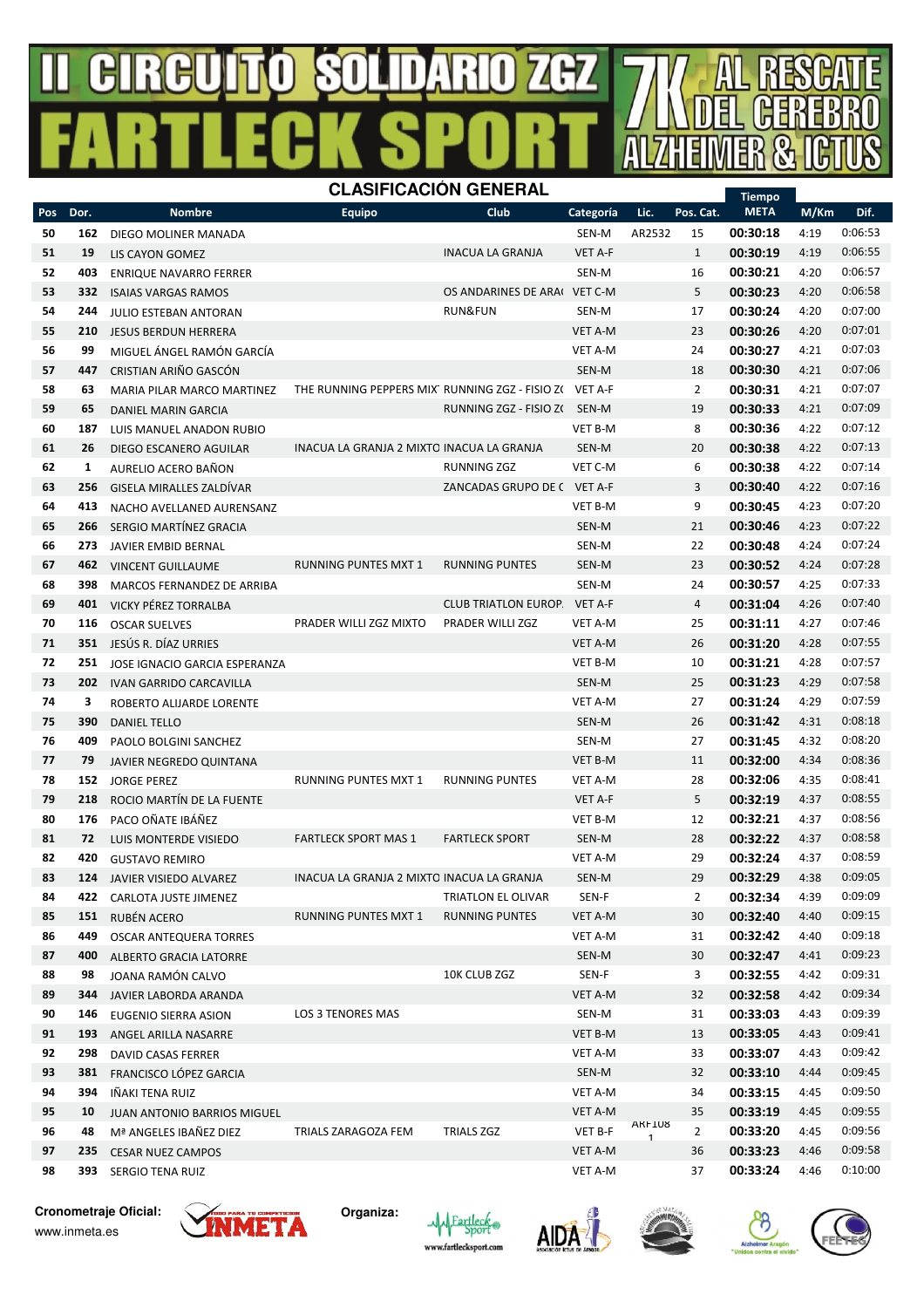#### $\mathbb{G}% _{M_{1},M_{2}}^{\alpha,\beta}$ R R  $H$ J 号 Ţ I P.



|            |            |                                                       |                            | <b>CLASIFICACION GENERAL</b> |                |               |                | <b>Tiempo</b>        |              |                    |
|------------|------------|-------------------------------------------------------|----------------------------|------------------------------|----------------|---------------|----------------|----------------------|--------------|--------------------|
| Pos        | Dor.       | <b>Nombre</b>                                         | <b>Equipo</b>              | <b>Club</b>                  | Categoría      | Lic.          | Pos. Cat.      | <b>META</b>          | M/Km         | Dif.               |
| 99         | 45         | JOSÉ HERRANDO GORCHS                                  |                            | <b>RUNNING TOSOS</b>         | VET B-M        |               | 14             | 00:33:28             | 4:46         | 0:10:04            |
| 100        | 204        | JOSE ANTONIO ALVAREZ ROBLES                           |                            |                              | <b>VET A-M</b> |               | 38             | 00:33:32             | 4:47         | 0:10:07            |
| 101        | 274        | JAVIER FERRER LAPUERTA                                |                            |                              | VET C-M        |               | 7              | 00:33:33             | 4:47         | 0:10:09            |
| 102        | 301        | <b>FRANCISO JODRA MARCOS</b>                          |                            |                              | <b>VET A-M</b> |               | 39             | 00:33:36             | 4:48         | 0:10:11            |
| 103        | 319        | ALEX GONZALEZ DE AGUERO                               |                            |                              | SEN-M          |               | 33             | 00:33:38             | 4:48         | 0:10:14            |
| 104        | 165        | SARA GARCIA ARAU                                      | TRIALS ZARAGOZA FEM        | C.A. TRIALS ZARAGOZA         | <b>VET A-F</b> | <b>ARF823</b> | 6              | 00:33:40             | 4:48         | 0:10:15            |
| 105        | 441        | JORGE MILAN MAURA                                     |                            |                              | VET A-M        |               | 40             | 00:33:44             | 4:49         | 0:10:19            |
| 106        | 379        | <b>JAVIER GURRIA SAURAS</b>                           |                            |                              | SEN-M          |               | 34             | 00:33:45             | 4:49         | 0:10:21            |
| 107        | 174        | CAROLINA VALGAÑÓN RAMÍREZ                             | <b>FARTLECK SPORT MX 1</b> | <b>FARTLECK SPORT</b>        | SEN-F          |               | 4              | 00:33:53             | 4:50         | 0:10:29            |
| 108        | 317        | JUANJO LOPEZ CASAMAYOR                                |                            |                              | VET A-M        |               | 41             | 00:33:55             | 4:50         | 0:10:31            |
| 109        | 415        | ANDRES PEÑA ROBLES                                    |                            |                              | VET B-M        |               | 15             | 00:33:59             | 4:51         | 0:10:35            |
| 110        | 460        | ADRIAN PALOMAR GIMENO                                 |                            | TRIATLÓN CIERZO              | SEN-M          |               | 35             | 00:34:01             | 4:51         | 0:10:37            |
| 111        | 327        | <b>REBECCA HAY</b>                                    |                            |                              | SEN-F          |               | 5              | 00:34:03             | 4:51         | 0:10:39            |
| 112        | 378        | <b>JULIO PRADA CAMARERO</b>                           |                            |                              | VET C-M        | <b>NO</b>     | 8              | 00:34:05             | 4:52         | 0:10:41            |
| 113        | 44         | <b>JOSÉ GUTIÉRREZ JAVIERRE</b>                        |                            | <b>ZOITI RUNNERS</b>         | VET B-M        |               | 16             | 00:34:06             | 4:52         | 0:10:41            |
| 114        | 225        | SIRO VILLANUEVA FALO                                  |                            |                              | SEN-M          |               | 36             | 00:34:07             | 4:52         | 0:10:43            |
| 115        | 87         | ALEJANDRO PALACIOS DANIEL                             |                            |                              | SEN-M          |               | 37             | 00:34:08             | 4:52         | 0:10:43            |
| 116        | 25         | ALVARO ERDOCIAIN TIRADO                               |                            | <b>INACUA LA GRANJA</b>      | SEN-M          |               | 38             | 00:34:09             | 4:52         | 0:10:44            |
| 117        | 179        | JOSE LUIS RUIZ ORTEGA                                 |                            |                              | SEN-M          |               | 39             | 00:34:10             | 4:52         | 0:10:46            |
| 118        | 145        | ABEL CUBA LUQUE                                       | <b>LOS 3 TENORES MAS</b>   |                              | SEN-M          |               | 40             | 00:34:11             | 4:53         | 0:10:46            |
| 119        | 200        | JUAN LUIS REGIDOR VAL                                 |                            |                              | <b>VET B-M</b> |               | 17             | 00:34:13             | 4:53         | 0:10:49            |
| 120        | 169        | <b>FERNANDO TIERNO GALLEGO</b>                        |                            |                              | <b>VET B-M</b> |               | 18             | 00:34:18             | 4:54         | 0:10:53            |
| 121        | 96         | CARLOS QUINTANILLA LOPEZ                              |                            |                              | VET A-M        |               | 42             | 00:34:19             | 4:54         | 0:10:55            |
| 122        | 201        | JOSE MARÍA MARTIN TREMPS                              |                            |                              | <b>VET B-M</b> |               | 19             | 00:34:26             | 4:55         | 0:11:02            |
| 123        | 189        | DANIEL MARTIN TREMPS                                  |                            |                              | <b>VET A-M</b> |               | 43             | 00:34:28             | 4:55         | 0:11:03            |
| 124        | 28         | <b>SILVIO EVLANTE</b>                                 | <b>MONKAYISTAS MXT</b>     | <b>MONKAYAK HIBERUS D</b>    | SEN-M          |               | 41             | 00:34:30             | 4:55         | 0:11:06            |
| 125        | 429        | MÓNICA LOU MERCADÉ                                    |                            |                              | SEN-F          |               | 6              | 00:34:32             | 4:56         | 0:11:07            |
| 126        | 423        | DENIS ORLANDO ARRECHAVALA UR                          |                            |                              | <b>VET B-M</b> |               | 20             | 00:34:34             | 4:56         | 0:11:10            |
| 127        | 103        | LAURA RUIZ ARNAL                                      |                            | <b>RETO 10K WOMEN</b>        | SEN-F          |               | 7              | 00:34:36             | 4:56         | 0:11:11            |
| 128        | 312        | RICARDO VALGAÑON FERNANDEZ                            |                            |                              | VET B-M        |               | 21             | 00:34:37             | 4:56         | 0:11:13            |
| 129        | 166        | MARTA MARTINEZ GIMENEZ                                | TRIALS ZARAGOZA FEM        | C.A. TRIALS ZARAGOZA         | VET A-F        | ARF291        | $\overline{7}$ | 00:34:39             | 4:57         | 0:11:15            |
| 130        | 252        | JUAN MIGUEL GIL GARCÍA                                |                            |                              | <b>VET A-M</b> |               | 44             | 00:34:41             | 4:57         | 0:11:17            |
| 131        | 160        | ALICIA DURÁN RAMOS                                    | <b>RUNNING GIRLS MXT</b>   |                              | VET B-F        |               | 3              | 00:34:43             | 4:57         | 0:11:19            |
| 132        | 291        | JUAN MURILLO RODRIGUEZ                                |                            | CORREDOR@S M.J.P             | <b>VET B-M</b> |               | 22             | 00:34:45             | 4:57         | 0:11:20            |
| 133        | 388        | GONZALO DOMENE MUÑOZ                                  |                            |                              | VET A-M        |               | 45             | 00:34:47             | 4:58         | 0:11:23            |
| 134        | 138        | <b>ESTHER SUAREZ FUERTES</b>                          | <b>JMOVA MXT</b>           |                              | VET A-F        |               | 8              | 00:34:52             | 4:58         | 0:11:28            |
| 135        |            | 135 JUAN DOMINGUEZ PEREZ                              | <b>JMOVA MAS</b>           |                              | VET B-M        |               | 23             | 00:34:52             | 4:58         | 0:11:28            |
| 136        | 155        | ROBERTO CARLOS MONJE                                  | RUNNING PUNTES MXT 2       | <b>RUNNING PUNTES</b>        | SEN-M          |               | 42             | 00:34:54             | 4:59         | 0:11:30<br>0:11:31 |
| 137        | 374        | SUSANA GIMENO GARZA                                   |                            |                              | SEN-F          |               | 8              | 00:34:56<br>00:34:56 | 4:59         | 0:11:31            |
| 138        | 126        | MARIA PILAR ALCONCHEL CUCALON                         |                            |                              | VET A-F        |               | 9              | 00:34:57             | 4:59         | 0:11:33            |
| 139        | 170        | SAMUEL SECANELLA QUILEZ                               |                            |                              | VET A-M        |               | 46             | 00:34:59             | 4:59         | 0:11:35            |
| 140        | 395        | AINHOA BARTUMEUS BARTOLOMÉ                            |                            |                              | SEN-F<br>SEN-F |               | 9              | 00:35:00             | 4:59<br>5:00 | 0:11:35            |
| 141<br>142 | 254<br>408 | CATALINA BARRAZA FLORES<br>JOSÉ TOMÁS AINOZA MARTÍNEZ |                            |                              | SEN-M          |               | 10<br>43       | 00:35:02             | 5:00         | 0:11:37            |
| 143        |            |                                                       |                            |                              | SEN-M          |               |                | 00:35:02             |              | 0:11:38            |
| 144        | 331<br>186 | ANGEL ABADIAS GALINDO<br>ALBERTO ANADON SILVA         | <b>FARTLECK SPORT MX 1</b> | <b>FARTLECK SPORT</b>        | SEN-M          |               | 44<br>45       | 00:35:03             | 5:00<br>5:00 | 0:11:39            |
| 145        | 156        | MARÍA JOSÉ ESTEBAN AZNÁREZ                            | RUNNING PUNTES MXT 2       | RUNNING PUNTES               | VET B-F        |               | 4              | 00:35:04             | 5:00         | 0:11:39            |
| 146        | 432        | <b>IGNACIO VINTANED SANZ</b>                          |                            |                              | VET A-M        |               | 47             | 00:35:07             | 5:01         | 0:11:42            |
| 147        | 245        | BEGOÑA RUBIO                                          |                            |                              | VET B-F        |               | 5              | 00:35:15             | 5:02         | 0:11:51            |
|            |            |                                                       |                            |                              |                |               |                |                      |              |                    |

**Cronometraje Oficial:** www.inmeta.es











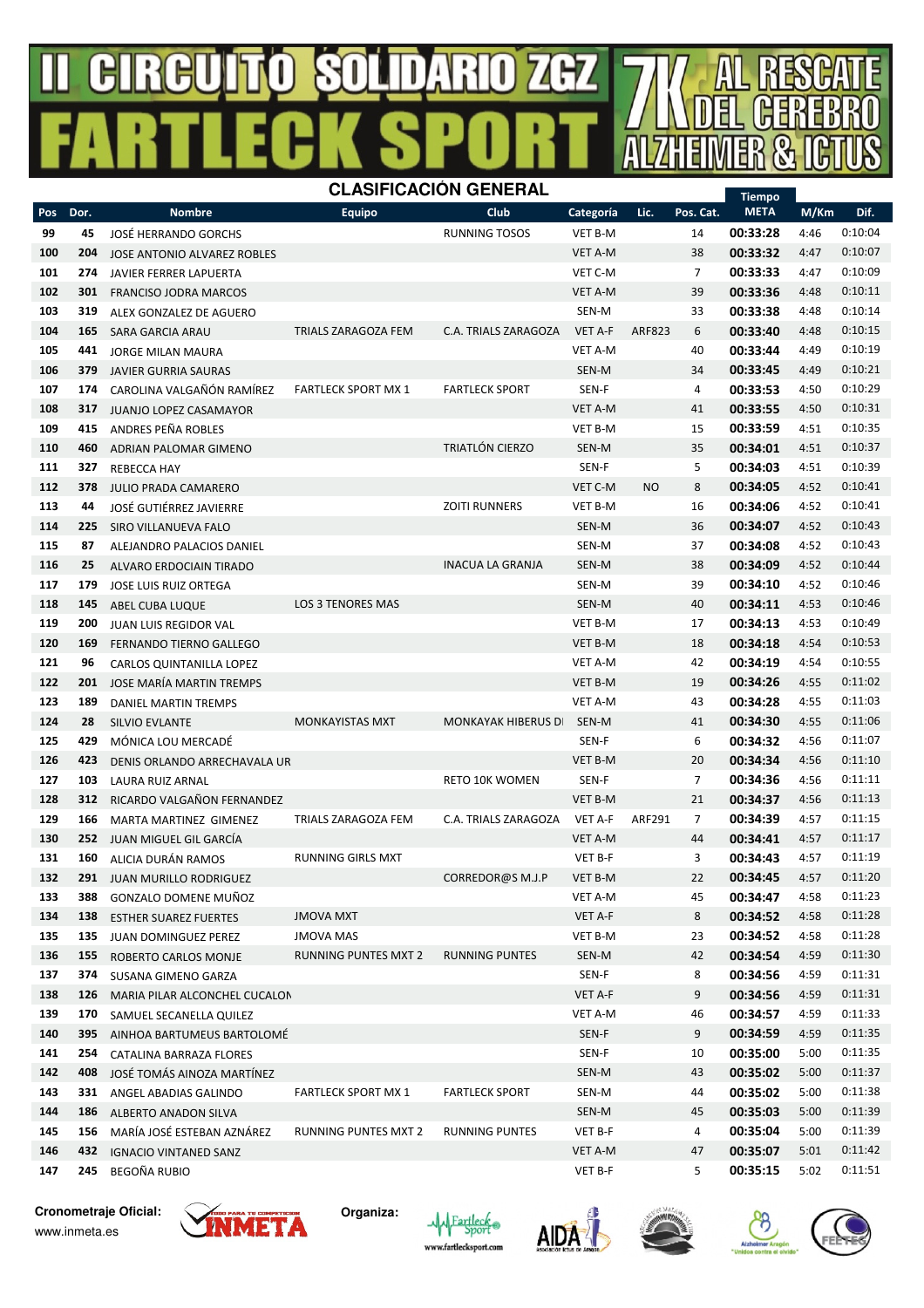#### R  $\mathbf{B}$  $\mathbf{\mathbf{\mathsf{u}}}$ R (H7 号  $\frac{1}{2}$ Ш I N



|     |                          |                                 |                                           | ᄓᅴ                           |                |                   | <b>Tiempo</b> |      |         |
|-----|--------------------------|---------------------------------|-------------------------------------------|------------------------------|----------------|-------------------|---------------|------|---------|
| Pos | Dor.                     | <b>Nombre</b>                   | <b>Equipo</b>                             | Club                         | Categoría      | Lic.<br>Pos. Cat. | <b>META</b>   | M/Km | Dif.    |
| 148 | 101                      | RAMÓN RODRÍGUEZ PARDO           |                                           | ZANCADAS CORREDORE VET B-M   |                | 24                | 00:35:21      | 5:03 | 0:11:57 |
| 149 | 324                      | SANDRA RUIZ CÁMARA              |                                           |                              | SEN-F          | 11                | 00:35:25      | 5:03 | 0:12:01 |
| 150 | 13                       | EDUARDO BLANCO AGLIO            |                                           |                              | <b>VET B-M</b> | 25                | 00:35:27      | 5:03 | 0:12:02 |
| 151 | 289                      | JOSE LUIS SAEZ DE GUINOA ANTON  |                                           |                              | VET C-M        | 9                 | 00:35:29      | 5:04 | 0:12:05 |
| 152 | 267                      | DAVID RIUS LOPEZ                |                                           | <b>OCTAVUS TRIATLON</b>      | VET A-M        | 48                | 00:35:32      | 5:04 | 0:12:08 |
| 153 | 426                      | VIVIANA DOMINGUEZ COLMENARE:    |                                           |                              | SEN-F          | 12                | 00:35:35      | 5:05 | 0:12:11 |
| 154 | 316                      | <b>FABIEN BOUYSSOU</b>          |                                           |                              | SEN-M          | 46                | 00:35:39      | 5:05 | 0:12:15 |
| 155 | 172                      | <b>VERONICA HIDALGO DIAZ</b>    |                                           |                              | SEN-F          | 13                | 00:35:45      | 5:06 | 0:12:21 |
| 156 | 216                      | IGNACIO BALLESTÍN SÁNCHEZ       |                                           |                              | SEN-M          | 47                | 00:35:47      | 5:06 | 0:12:23 |
| 157 | 238                      | SERGIO PLAYAN SERRANO           | <b>FARTLECK SPORT MX 1</b>                | <b>FARLECK SPORT</b>         | SEN-M          | 48                | 00:35:49      | 5:07 | 0:12:25 |
| 158 | 24                       | <b>CLAUDIA DRAGOMIR</b>         |                                           | INACUA LA GRANJA             | SEN-F          | 14                | 00:35:50      | 5:07 | 0:12:26 |
| 159 | 203                      | ALBERTO PARDO OMEDES            |                                           |                              | SEN-M          | 49                | 00:35:53      | 5:07 | 0:12:29 |
| 160 | 217                      | ALBA GARCIA SIERRA              |                                           |                              | SEN-F          | 15                | 00:35:55      | 5:07 | 0:12:31 |
| 161 | 246                      | KEVIN BARQUILLA RICHARTE        |                                           |                              | SEN-M          | 50                | 00:35:57      | 5:08 | 0:12:33 |
| 162 | 373                      | ARTURO CARRAMIÑANA PEREZ        |                                           |                              | VET C-M        | 10                | 00:36:00      | 5:08 | 0:12:35 |
| 163 | 361                      | JAVIER REDIN LEYUN              |                                           |                              | <b>VET B-M</b> | 26                | 00:36:03      | 5:09 | 0:12:39 |
| 164 | 453                      | CONCEPCIÓN VILLAR MARTÍN        |                                           | NEXT LEVELRUNNING C          | <b>VET B-F</b> | 6                 | 00:36:06      | 5:09 | 0:12:41 |
| 165 | 75                       | <b>MAPI MUR ELCOSO</b>          | <b>FARTLECK SPORT FEM 1</b>               | <b>FARTLECK SPORT</b>        | SEN-F          | 16                | 00:36:08      | 5:09 | 0:12:44 |
| 166 | 455                      | BEATRIZ ALEGRÍA GABÁS CASTÁN    |                                           | <b>LINGOTAZO</b>             | SEN-F          | 17                | 00:36:11      | 5:10 | 0:12:47 |
| 167 | 456                      | RODRIGO OLMOS ÁLVARO            |                                           | <b>LINGOTAZO</b>             | VET A-M        | 49                | 00:36:12      | 5:10 | 0:12:48 |
| 168 | 427                      | <b>EVA MAYORAL GRACIA</b>       |                                           | RETO 10K WOMEN CLU           | VET A-F        | 10                | 00:36:16      | 5:10 | 0:12:52 |
| 169 | 164                      | BEGOÑA MAICAS ESCANERO          | TRIALS ZARAGOZA FEM                       | C.A. TRIALS ZARAGOZA         | VET A-F        | 11                | 00:36:18      | 5:11 | 0:12:53 |
| 170 | 385                      | JOSE LUIS CHIVITE LOPEZ         |                                           | OS ANDARINES DE ARAI VET B-M |                | 27                | 00:36:20      | 5:11 | 0:12:56 |
| 171 | 271                      | MARIA RUIZ ABADIA               |                                           |                              | VET C-F        | $\mathbf{1}$      | 00:36:21      | 5:11 | 0:12:57 |
| 172 | 86                       | SELMA PALACIN ARTIGOSA          | <b>MASTER MONKAYAK FEM</b>                | MONKAYAK HIBERUS D           | VET A-F        | 12                | 00:36:24      | 5:12 | 0:13:00 |
| 173 | $\overline{\phantom{a}}$ | CRISTINA ANSON LAHILLA          | INACUA LA GRANJA 2 MIXTO INACUA LA GRANJA |                              | SEN-F          | 18                | 00:36:25      | 5:12 | 0:13:01 |
| 174 | 284                      | VIRGINIA ARIZA MUÑÍO            |                                           |                              | VET A-F        | 13                | 00:36:26      | 5:12 | 0:13:01 |
| 175 | 461                      | <b>MERCEDES CIRIA CHUECA</b>    | RUNNING PUNTES MXT 1                      | <b>RUNNING PUNTES</b>        | SEN-F          | 19                | 00:36:28      | 5:12 | 0:13:03 |
| 176 | 20                       | <b>JAVIER CHECA BLAS</b>        | <b>FARTLECK SPORT MAS 1</b>               | <b>FARTLECK SPORT</b>        | <b>VET B-M</b> | 28                | 00:36:29      | 5:12 | 0:13:05 |
| 177 | 106                      | PABLO SAN JOSE CORTES           |                                           |                              | <b>VET A-M</b> | 50                | 00:36:29      | 5:12 | 0:13:05 |
| 178 | 37                       | <b>GEMMA GARRIGOS MARZO</b>     |                                           | <b>FARTLECK SPORT</b>        | VET A-F        | 14                | 00:36:29      | 5:12 | 0:13:05 |
| 179 | 60                       | <b>JESUS LUQUE ROSALES</b>      |                                           | OLIMPO 7:45                  | <b>VET B-M</b> | 29                | 00:36:30      | 5:12 | 0:13:06 |
| 180 | 323                      | YOLANDA TOMAS GRACIA            |                                           | 7:45                         | VET B-F        | 7                 | 00:36:33      | 5:13 | 0:13:08 |
| 181 | 137                      | LUIS OCTAVIO GARCIA BLASCO      | <b>JMOVA MAS</b>                          |                              | <b>VET B-M</b> | 30                | 00:36:36      | 5:13 | 0:13:11 |
| 182 | 139                      | RAQUEL VIROSTA                  | <b>JMOVA MXT</b>                          |                              | VET A-F        | 15                | 00:36:37      | 5:13 | 0:13:13 |
| 183 | 362                      | <b>GONZALO SÁNCHEZ ESCRICHE</b> |                                           |                              | SEN-M          | 51                | 00:36:38      | 5:14 | 0:13:14 |
| 184 | 326                      | <b>CESAR QUILEZ MARTINEZ</b>    |                                           |                              | SEN-M          | 52                | 00:36:39      | 5:14 | 0:13:15 |
| 185 |                          | 458 TERESA VICENTE PALOMAR      |                                           |                              | VET A-F        | 16                | 00:36:40      | 5:14 | 0:13:15 |
| 186 | 349                      | MARIO RODRÍGUEZ GARCIA          |                                           |                              | SEN-M          | 53                | 00:36:41      | 5:14 | 0:13:16 |
| 187 | 359                      | JAVIER VICENTE PALOMAR          |                                           |                              | VET A-M        | 51                | 00:36:42      | 5:14 | 0:13:18 |
| 188 | 222                      | SERGIO CASTEL GAYAN             |                                           |                              | VET A-M        | 52                | 00:36:44      | 5:14 | 0:13:20 |
| 189 | 140                      | JUAN ANGEL ARANDA BORAO         |                                           |                              | VET A-M        | 53                | 00:36:47      | 5:15 | 0:13:23 |
| 190 | 23                       | ALICIA BAILÓN RODRIGO           | <b>FARTLECK SPORT FEM 1</b>               | <b>FARTLECK SPORT</b>        | VET A-F        | 17                | 00:36:55      | 5:16 | 0:13:30 |
| 191 | 350                      | JAVIER ALONSO MILIAN            |                                           | TRAGAMILLAS ALCAÑIZ VET A-M  |                | 54                | 00:36:58      | 5:16 | 0:13:34 |
| 192 | 205                      | MIGUEL ANGEL POLO MARIEZCURR    |                                           |                              | VET B-M        | 31                | 00:37:02      | 5:17 | 0:13:38 |
| 193 | 445                      | <b>IGNACIO BAETA GUTIERREZ</b>  |                                           |                              | VET A-M        | 55                | 00:37:05      | 5:17 | 0:13:40 |
| 194 | 29                       | LUIS MUIGUEL FAURE MORALES      |                                           |                              | VET A-M        | 56                | 00:37:07      | 5:18 | 0:13:43 |
| 195 | 389                      | <b>BEATRIZ CONDE PEREZ</b>      |                                           | <b>LOS TROTAS</b>            | SEN-F          | 20                | 00:37:10      | 5:18 | 0:13:46 |
| 196 | 463                      | MIGUEL ANGEL LABRADOR           |                                           |                              | VET B-M        | 32                | 00:37:12      | 5:18 | 0:13:47 |

**Cronometraje Oficial:** www.inmeta.es









A

÷

R

厅

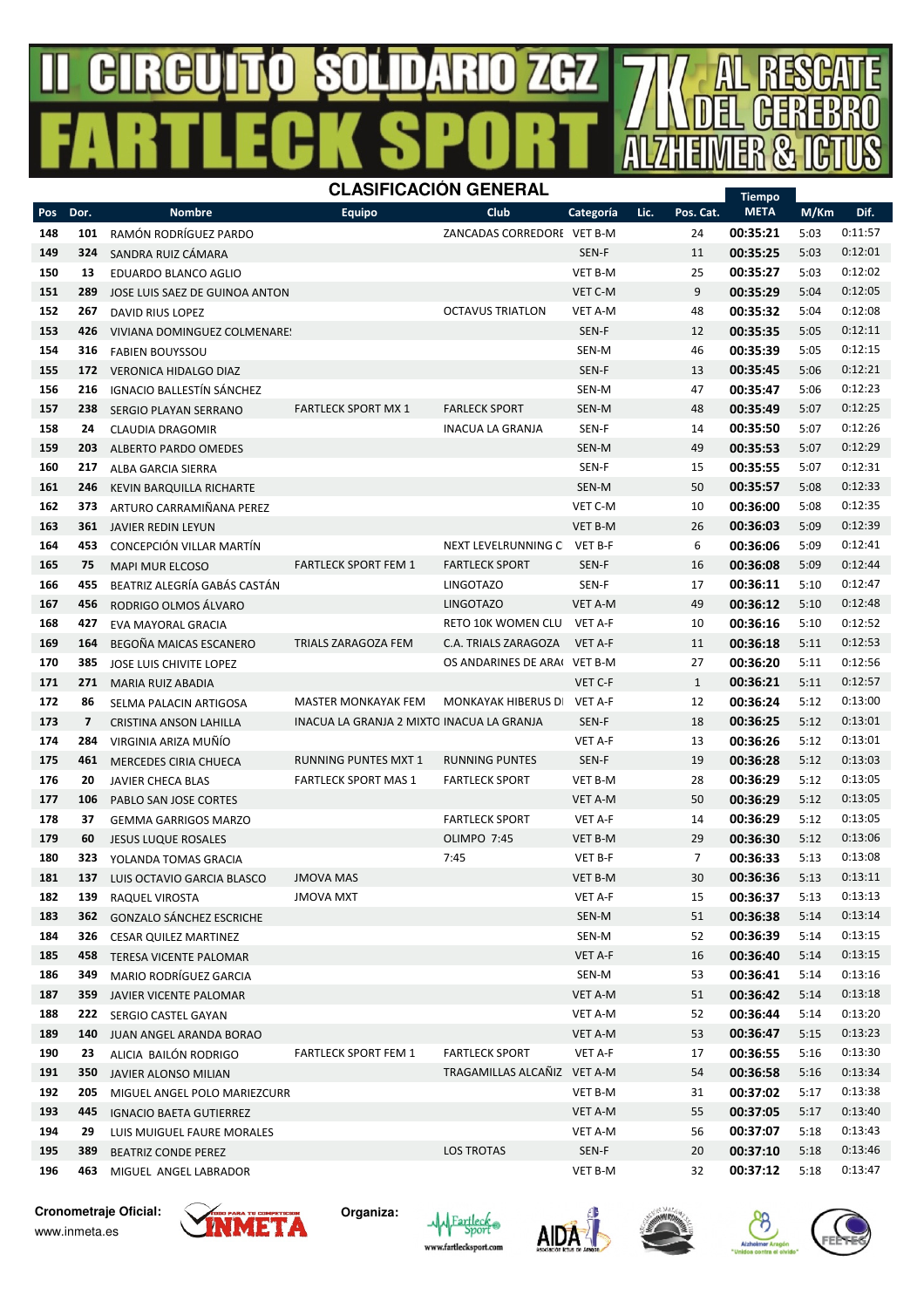#### R  $\mathbf{B}$ R (H7 号  $\frac{1}{2}$ Ш I N



|     |                |                                       |                                  | ◡                          |                |        |           | <b>Tiempo</b> |      |         |
|-----|----------------|---------------------------------------|----------------------------------|----------------------------|----------------|--------|-----------|---------------|------|---------|
| Pos | Dor.           | <b>Nombre</b>                         | <b>Equipo</b>                    | Club                       | Categoría      | Lic.   | Pos. Cat. | <b>META</b>   | M/Km | Dif.    |
| 197 | 299            | <b>CLARA FATÁS ATANCE</b>             |                                  |                            | SEN-F          |        | 21        | 00:37:13      | 5:19 | 0:13:49 |
| 198 | 134            | RAMÓN MANUEL ÁLVAREZ HALCÓN JMOVA MXT |                                  | ZARAGOZA ATLETISMO         | VET B-M        | AR1153 | 33        | 00:37:21      | 5:20 | 0:13:56 |
| 199 | 370            | <b>ADRIAN RAMIREZ ANTON</b>           |                                  |                            | SEN-M          |        | 54        | 00:37:23      | 5:20 | 0:13:58 |
| 200 | 214            | ANTONIO GUARDADO BELVER               |                                  |                            | VET A-M        |        | 57        | 00:37:28      | 5:21 | 0:14:03 |
| 201 | 215            | DAVID GARZA ROMANO                    |                                  |                            | <b>VET A-M</b> |        | 58        | 00:37:28      | 5:21 | 0:14:04 |
| 202 | 36             | IRIS GARRIDO DIAGO                    | <b>FARTLECK SPORT FEM 1</b>      | <b>FARTLECK SPORT</b>      | SEN-F          |        | 22        | 00:37:29      | 5:21 | 0:14:04 |
| 203 | 402            | <b>EVA JIMENEZ ARTAL</b>              |                                  |                            | VET B-F        |        | 8         | 00:37:32      | 5:21 | 0:14:07 |
| 204 | 421            | SOL JIMÉNEZ ARTAL                     |                                  |                            | <b>VET A-F</b> |        | 18        | 00:37:33      | 5:21 | 0:14:09 |
| 205 | $\overline{2}$ | RAQUEL AGREDA GUTIERREZ               |                                  | 10K CLUB ZGZ               | SEN-F          |        | 23        | 00:37:35      | 5:22 | 0:14:11 |
| 206 | 292            | FERNANDO DE LA CUEVA LANDA            |                                  |                            | VET C-M        |        | 11        | 00:37:37      | 5:22 | 0:14:12 |
| 207 | 469            | EVA MARÍA GIMENEZ TRIGUEROS           | <b>FARTLECK SPORT FEM 2</b>      | <b>FARTLECK SPORT</b>      | VET A-F        |        | 19        | 00:37:39      | 5:22 | 0:14:15 |
| 208 | 154            | <b>MARIANO GUIU</b>                   | <b>RUNNING PUNTES MXT 2</b>      | <b>RUNNING PUNTES</b>      | VET A-M        |        | 59        | 00:37:42      | 5:23 | 0:14:17 |
| 209 | 74             | LUCIA MUÑOZ TORRE                     | <b>MONKAYISTAS MXT</b>           | <b>MONKAYAK HIBERUS D</b>  | SEN-F          |        | 24        | 00:37:43      | 5:23 | 0:14:18 |
| 210 | 434            | JOSE ANTONIO MUÑOZ MAESTRE            |                                  |                            | VET A-M        |        | 60        | 00:37:45      | 5:23 | 0:14:21 |
| 211 | 371            | CARMELO JOSA                          |                                  |                            | SEN-M          |        | 55        | 00:37:51      | 5:24 | 0:14:27 |
| 212 | 129            | JUAN CARLOS SANCHEZ-GARNICA           |                                  |                            | VET C-M        |        | 12        | 00:37:58      | 5:25 | 0:14:33 |
| 213 | 183            | AMELIA FERRANDEZ PARRA                |                                  |                            | <b>VET A-F</b> |        | 20        | 00:38:08      | 5:26 | 0:14:44 |
| 214 | 446            | <b>CARLOS TOQUERO CLAVER</b>          |                                  | <b>CD HOZONA</b>           | SEN-M          |        | 56        | 00:38:14      | 5:27 | 0:14:50 |
| 215 | 144            | RAÚL CALDERÓN BENEDÍ                  | LOS 3 TENORES MAS                |                            | SEN-M          |        | 57        | 00:38:17      | 5:28 | 0:14:52 |
| 216 | 34             | JOSEFA GARCIA VALVERDE                |                                  |                            | VET B-F        |        | 9         | 00:38:24      | 5:29 | 0:15:00 |
| 217 | 399            | <b>ISABEL PUÉRTOLAS TENA</b>          |                                  |                            | SEN-F          |        | 25        | 00:38:27      | 5:29 | 0:15:03 |
| 218 | 297            | <b>HENRI CUEFF</b>                    |                                  |                            | VET C-M        |        | 13        | 00:38:31      | 5:30 | 0:15:06 |
| 219 | 346            | MIGUEL ESCOBEDO BONED                 |                                  |                            | SEN-M          |        | 58        | 00:38:39      | 5:31 | 0:15:15 |
| 220 | 383            | CRISTÓBAL RAMO FRONTIÑÁN              |                                  |                            | VET B-M        |        | 34        | 00:38:41      | 5:31 | 0:15:17 |
| 221 | 236            | ALBERTO BIELSA NASARRE                |                                  |                            | VET A-M        |        | 61        | 00:38:43      | 5:31 | 0:15:19 |
| 222 | 190            | ANNA LLANES GRACIA                    |                                  |                            | SEN-F          |        | 26        | 00:38:45      | 5:32 | 0:15:20 |
| 223 | 237            | <b>ALEIX MARTINEZ TORT</b>            |                                  |                            | SEN-M          |        | 59        | 00:38:45      | 5:32 | 0:15:21 |
| 224 | 440            | ALBERTO JIMÉNEZ GALLEGO               |                                  |                            | VET A-M        |        | 62        | 00:38:46      | 5:32 | 0:15:21 |
| 225 | 257            | ANA MARÍA LÓPEZ TORRES                |                                  | RUNNINGTOURSPAIN.C VET A-F |                |        | 21        | 00:38:47      | 5:32 | 0:15:23 |
| 226 | 248            | VIOLETA CALVACHI GORDILLO             |                                  | SAN JUAN DE DIOS           | <b>VET A-F</b> |        | 22        | 00:38:51      | 5:33 | 0:15:27 |
| 227 | 227            | PEDRO MORENO                          |                                  |                            | SEN-M          |        | 60        | 00:38:52      | 5:33 | 0:15:28 |
| 228 | 341            | BEATRIZ OCAÑA NAVARRO                 |                                  | RUNNING ZGZ FISIO ZAI      | VET A-F        |        | 23        | 00:38:58      | 5:34 | 0:15:34 |
| 229 | 50             | NIEVES LABORDA PELEGAY                | <b>ENTRECULTURAS MIXTO</b>       |                            | <b>VET A-F</b> |        | 24        | 00:39:05      | 5:35 | 0:15:41 |
| 230 | 21             | <b>JAVIER CHOLIZ MUNIESA</b>          | <b>ENTRECULTURAS MIXTO</b>       |                            | <b>VET A-M</b> |        | 63        | 00:39:06      | 5:35 | 0:15:41 |
| 231 | 58             | ENRIQUE LÓPEZ MUÑOZ                   | <b>ENTRECULTURAS MIXTO</b>       |                            | VET B-M        |        | 35        | 00:39:09      | 5:35 | 0:15:45 |
| 232 | 78             | SONIA NAVARRO LORENZO                 | <b>GIRLS RUNNERS UTEBO FEM</b>   |                            | VET A-F        |        | 25        | 00:39:16      | 5:36 | 0:15:51 |
| 233 | 94             | ARANZAZU PROCAS GALINDO               | <b>GIRLS RUNNERS UTEBO FEM</b>   |                            | VET A-F        |        | 26        | 00:39:16      | 5:36 | 0:15:51 |
| 234 | 22             | STÉPHANIE CONTAMINE                   | <b>GIRLS RUNNERS UTEBO FEM</b>   |                            | VET A-F        |        | 27        | 00:39:16      | 5:36 | 0:15:52 |
| 235 | 277            | AGUSTIN HERNANDO SANCHEZ              |                                  | ACADEMIA GENERAL M VET C-M |                |        | 14        | 00:39:17      | 5:36 | 0:15:53 |
| 236 | 405            | ANDREA TELLO ARCEIZ                   |                                  | <b>FARTLECK SPORT</b>      | SEN-F          |        | 27        | 00:39:26      | 5:38 | 0:16:01 |
| 237 | 132            | EVA SALOBREÑA RICO                    | CORRIENDO AL VERMUT FEN          |                            | VET A-F        |        | 28        | 00:39:27      | 5:38 | 0:16:03 |
| 238 | 66             | PILAR MARQUETA ESCUER                 |                                  |                            | VET B-F        |        | 10        | 00:39:28      | 5:38 | 0:16:03 |
| 239 | 230            | FERNANDO NAVARRO MARTINEZ             |                                  |                            | VET C-M        |        | 15        | 00:39:30      | 5:38 | 0:16:06 |
| 240 | 258            | <b>GEMMA FERNÁNDEZ ANILLO</b>         |                                  |                            | SEN-F          |        | 28        | 00:39:32      | 5:38 | 0:16:08 |
| 241 | 290            | INÉS ALONSO MARCO                     |                                  |                            | SEN-F          |        | 29        | 00:39:34      | 5:39 | 0:16:09 |
| 242 | 411            | <b>ANTONIO HERRERO MARTINEZ</b>       |                                  |                            | SEN-M          |        | 61        | 00:39:35      | 5:39 | 0:16:10 |
| 243 | 308            | ISABEL TREMPS MONTAÑES                | <b>FARTLECK SPORT FEM 2</b>      | <b>FARTLECK SPORT</b>      | VET A-F        |        | 29        | 00:39:36      | 5:39 | 0:16:11 |
| 244 | 118            | SILVIA TENA LAHOZ                     | THE RUNNING PEPPERS MIX' SCORPIO |                            | VET A-F        |        | 30        | 00:39:37      | 5:39 | 0:16:12 |
| 245 |                | 315 SONIA SALVADOR GALLEGO            |                                  |                            | VET B-F        |        | 11        | 00:39:40      | 5:40 | 0:16:15 |
|     |                |                                       |                                  |                            |                |        |           |               |      |         |

**Cronometraje Oficial:** www.inmeta.es



**Organiza:**







A

Ē

R

历

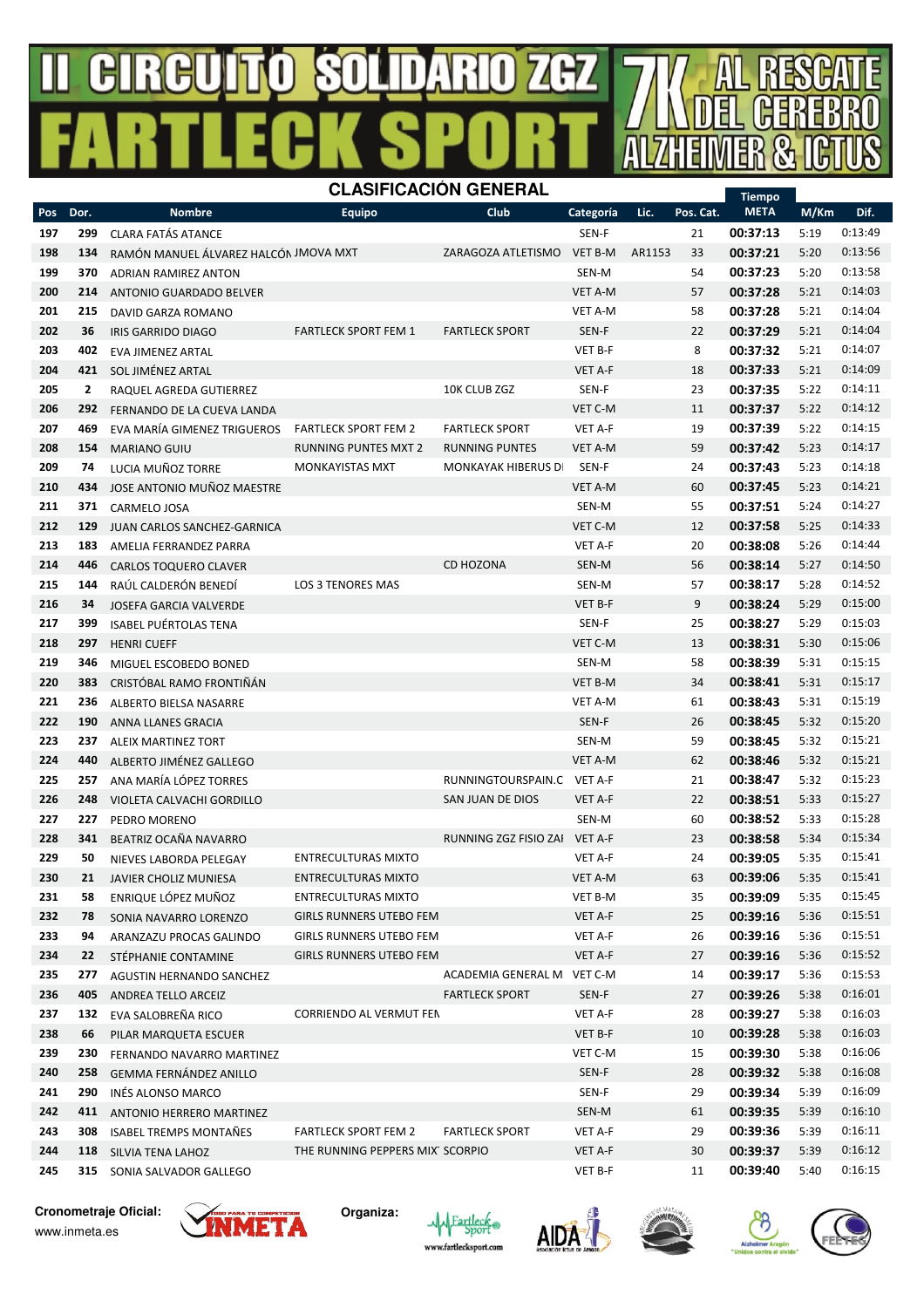## GIRGU SOLIDARIO 74H7



 178 IVÁN FERNÁNDEZ ARGÜELLES SEN-M 65 00:42:12 6:01 0:18:48 433 LAURA CASTIELLA GUERRERO VET A-F 43 00:42:21 6:03 0:18:56

**Cronometraje Oficial:** www.inmeta.es



**Organiza:**



356 PURI SUELVES PÉREZ SEN-F 43 00:42:10 6:01 0:18:45





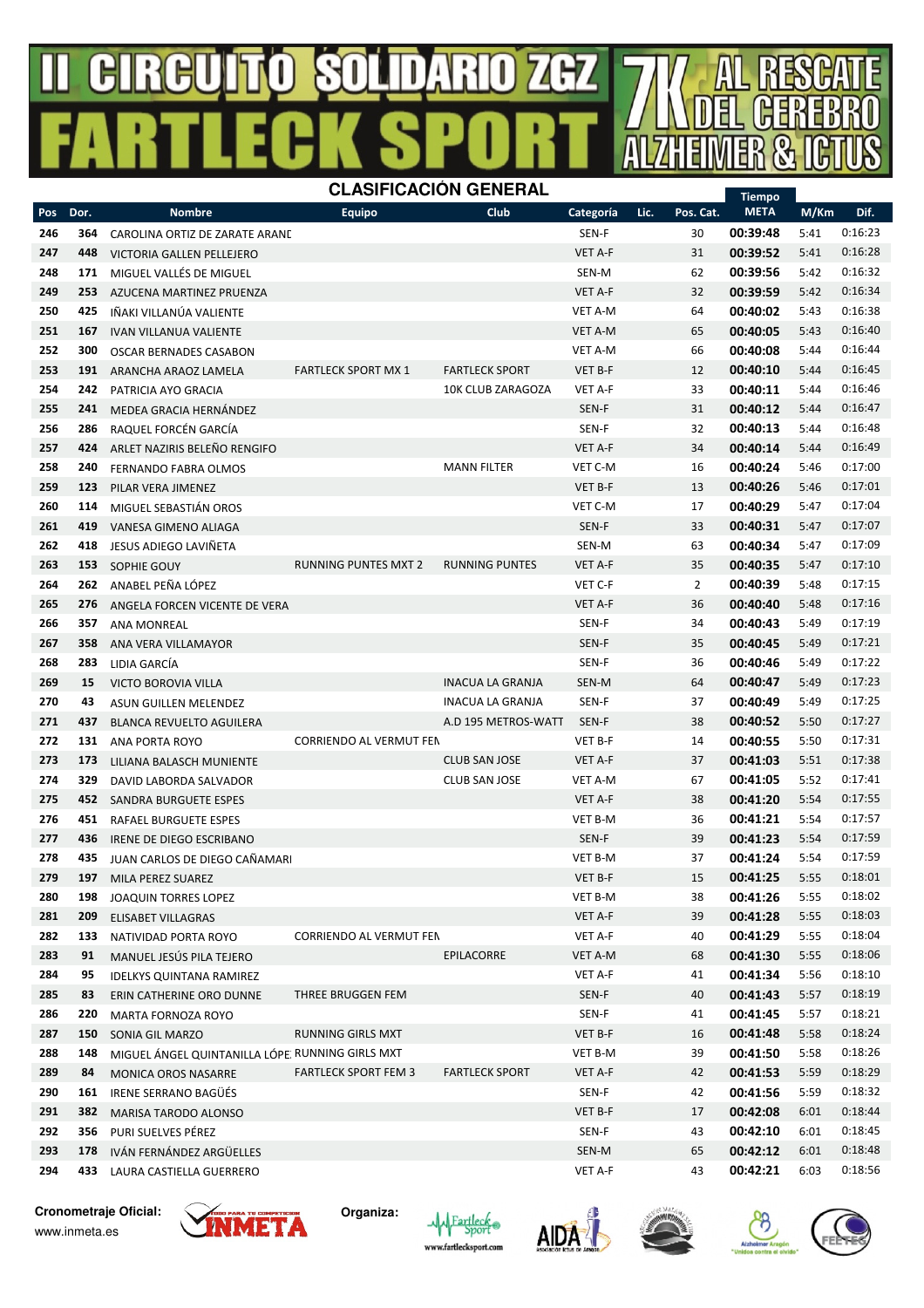#### R  $\mathbf{B}$ R 74HZ 号 A  $\mathbf{I}$  $\vert \vert \vert$ Y.



| Pos        | Dor.       | <b>Nombre</b>                                 | Categoría                                 | Lic.               | Pos. Cat.      | <b>META</b> | M/Km     | Dif.                 |              |                    |
|------------|------------|-----------------------------------------------|-------------------------------------------|--------------------|----------------|-------------|----------|----------------------|--------------|--------------------|
| 295        | 431        | DANIEL HEREDIA ERNENWEIN                      |                                           |                    | VET A-M        |             | 69       | 00:42:23             | 6:03         | 0:18:59            |
| 296        | 52         | ANDREA LARROSA FLORIA                         | INACUA LA GRANJA 2 MIXTO INACUA LA GRANJA |                    | SEN-F          |             | 44       | 00:42:30             | 6:04         | 0:19:05            |
| 297        | 158        | EZEQUIEL MUÑOZ                                | VET C-M                                   |                    | 18             | 00:42:33    | 6:04     | 0:19:09              |              |                    |
| 298        | 285        | ESMERALDA GOMEZ MARIN                         | 3                                         | 00:42:36           | 6:05           | 0:19:12     |          |                      |              |                    |
| 299        | 4          | SANTIAGO ALONSO FERRER                        | 70                                        | 00:42:37           | 6:05           | 0:19:13     |          |                      |              |                    |
| 300        | 287        | ROSA SOLER TABERNER                           | $\overline{4}$                            | 00:42:39           | 6:05           | 0:19:15     |          |                      |              |                    |
| 301        | 272        | VET A-M<br>MANUEL BRAVO LOPEZ                 |                                           |                    |                |             |          | 00:42:41             | 6:05         | 0:19:17            |
| 302        | 239        | <b>CARLOS LABORDA CALDERON</b>                |                                           | <b>VET B-M</b>     |                | 40          | 00:42:43 | 6:06                 | 0:19:19      |                    |
| 303        | 76         | TOÑY NAVARRETE CATEDRA                        |                                           |                    | VET B-F        |             | 18       | 00:42:44             | 6:06         | 0:19:19            |
| 304        | 339        | SERGIO MIGUEL RODRIGO                         |                                           |                    | <b>VET A-M</b> |             | 72       | 00:42:47             | 6:06         | 0:19:23            |
| 305        | 337        | ANDREA ORIOL BECERRIL                         |                                           | 080 RUNNING        | SEN-F          |             | 45       | 00:42:49             | 6:07         | 0:19:25            |
| 306        | 391        | MARÍA GARCÍA LAVIÑA                           |                                           |                    | SEN-F          |             | 46       | 00:42:54             | 6:07         | 0:19:29            |
| 307        | 396        | LAURA MOLINA MAZAS                            |                                           |                    | SEN-F          |             | 47       | 00:42:56             | 6:08         | 0:19:31            |
| 308        | 226        | PAULA GALLEGO RODRÍGUEZ                       |                                           |                    | SEN-F          |             | 48       | 00:42:57             | 6:08         | 0:19:32            |
| 309        | 454        | <b>CRISTIAN RAMIREZ ANTON</b>                 |                                           |                    | SEN-M          |             | 66       | 00:42:57             | 6:08         | 0:19:32            |
| 310        | 443        | ELENA MONRABAL LAIN                           |                                           |                    | VET B-F        |             | 19       | 00:42:57             | 6:08         | 0:19:33            |
| 311        | 442        | GABRIELA GISELLE URBISONDO SOS                |                                           |                    | SEN-F          |             | 49       | 00:42:58             | 6:08         | 0:19:34            |
| 312        | 206        | <b>MARTA CALVO BARA</b>                       |                                           |                    | SEN-F          |             | 50       | 00:43:01             | 6:08         | 0:19:36            |
| 313        | 32         | INMACULADA FRAJ LATORRE                       |                                           | ATLETISMO GOYA     | VET A-F        |             | 44       | 00:43:02             | 6:08         | 0:19:38            |
| 314        | 9          | YERESI ARNAL PEREZ                            |                                           |                    | SEN-F          |             | 51       | 00:43:03             | 6:09         | 0:19:39            |
| 315        | 196        | RAÚL FONT FERNANDEZ                           |                                           |                    | SEN-M          |             | 67       | 00:43:14             | 6:10         | 0:19:49            |
| 316        | 181        | ÁNGEL OCEJO CASAJÚS                           |                                           |                    | SEN-M          |             | 68       | 00:43:15             | 6:10         | 0:19:51            |
| 317        | 407        | <b>HECTOR ARTAL LAFUENTE</b>                  |                                           |                    | SEN-M          |             | 69       | 00:43:17             | 6:11         | 0:19:53            |
| 318        | 404        | MARIA PILAR CERVERA CERVERA                   |                                           |                    | VET B-F        |             | 20       | 00:43:22             | 6:11         | 0:19:58            |
| 319        | 430        | EVA OSANZ RODRIGO                             |                                           |                    | VET A-F        |             | 45       | 00:43:33             | 6:13         | 0:20:09            |
| 320        | 188        | NOELIA MAYORAL GRACIA                         |                                           | RETO 10K WOMEN CLU | VET A-F        |             | 46       | 00:43:35             | 6:13         | 0:20:10            |
| 321<br>322 | 306        | SERGIO CARCELLER ROMERO                       |                                           |                    | VET A-M        |             | 73       | 00:43:37             | 6:13         | 0:20:13<br>0:20:22 |
| 323        | 261<br>260 | IRIA IGLESIAS FIDALGO                         |                                           |                    | SEN-F<br>SEN-M |             | 52<br>70 | 00:43:46<br>00:43:49 | 6:15<br>6:15 | 0:20:24            |
| 324        | 259        | RODRIGO IVORRA BRISO                          |                                           |                    | SEN-M          |             | 71       | 00:43:51             | 6:15         | 0:20:26            |
| 325        | 247        | VICTOR MANUEL FINOL PEREZ                     |                                           |                    | VET A-F        |             | 47       | 00:43:57             | 6:16         | 0:20:33            |
| 326        | 107        | ADRIANA ESCOBAR GOMEZ<br>NURIA SANCHEZ DONOSO |                                           |                    | VET A-F        |             | 48       | 00:43:59             | 6:17         | 0:20:35            |
| 327        | 249        | ELENA MOZAS PÉREZ                             |                                           |                    | SEN-F          |             | 53       | 00:44:05             | 6:17         | 0:20:41            |
| 328        | 325        | SYLVIA GONZALEZ TAMBO                         |                                           |                    | VET C-F        |             | 5        | 00:44:07             | 6:18         | 0:20:42            |
| 329        | 406        | ANA CRISTINA GIMENO GOMEZ                     |                                           |                    | SEN-F          |             | 54       | 00:44:09             | 6:18         | 0:20:45            |
| 330        | 177        | <b>RUBEN MONTERO SIERRA</b>                   |                                           |                    | VET A-M        |             | 74       | 00:44:21             | 6:20         | 0:20:57            |
| 331        | 16         | ESTELA BUENO MONTANEL                         |                                           |                    | VET A-F        |             | 49       | 00:44:22             | 6:20         | 0:20:57            |
| 332        | 221        | MARTA FERNANDO MARTINEZ                       |                                           |                    | SEN-F          |             | 55       | 00:44:24             | 6:20         | 0:21:00            |
| 333        | 27         | INMA ESPINOSA ELIAS                           |                                           | RETO 10K WOMEN     | VET B-F        |             | 21       | 00:44:32             | 6:21         | 0:21:07            |
| 334        | 213        | NOELIA SEBASTIAN LASCORZ                      |                                           |                    | SEN-F          |             | 56       | 00:44:32             | 6:21         | 0:21:07            |
| 335        | 410        | ENRIQUE SÁNCHEZ ESPADA                        |                                           |                    | SEN-M          |             | 72       | 00:44:40             | 6:22         | 0:21:16            |
| 336        | 223        | ALBERTO GELABERT AZUARA                       |                                           |                    | SEN-M          |             | 73       | 00:44:46             | 6:23         | 0:21:21            |
| 337        | 130        | ELENA MARTINEZ PICHARDO                       | CORRIENDO AL VERMUT FEN                   |                    | VET A-F        |             | 50       | 00:44:49             | 6:24         | 0:21:25            |
| 338        | 367        | NURIA LEZA GIMENEZ                            |                                           |                    | VET A-F        |             | 51       | 00:44:58             | 6:25         | 0:21:33            |
| 339        | 232        | BEATRIZ PASCUAL QUIÑONES                      |                                           |                    | VET B-F        |             | 22       | 00:45:03             | 6:26         | 0:21:38            |
| 340        | 231        | PALOMA PASCUAL QUIÑONES                       |                                           |                    | VET A-F        |             | 52       | 00:45:05             | 6:26         | 0:21:40            |
| 341        | 365        | NÉLIDA ÁLVAREZ MARTÍN                         | 10K CLUB ZARAGOZA                         | VET A-F            |                | 53          | 00:45:12 | 6:27                 | 0:21:48      |                    |
| 342        | 366        | PILAR LAHOZ POMAR                             | 10K CLUB ZARAGOZA                         | VET A-F            |                | 54          | 00:45:15 | 6:27                 | 0:21:51      |                    |
| 343        | 376        | REBECA ALONSO SALAS                           |                                           |                    | SEN-F          |             | 57       | 00:45:18             | 6:28         | 0:21:53            |

#### **Cronometraje Oficial:** www.inmeta.es













Tiempo

 $\overline{\mathbf{I}}$ 

E

R E

Ē

历

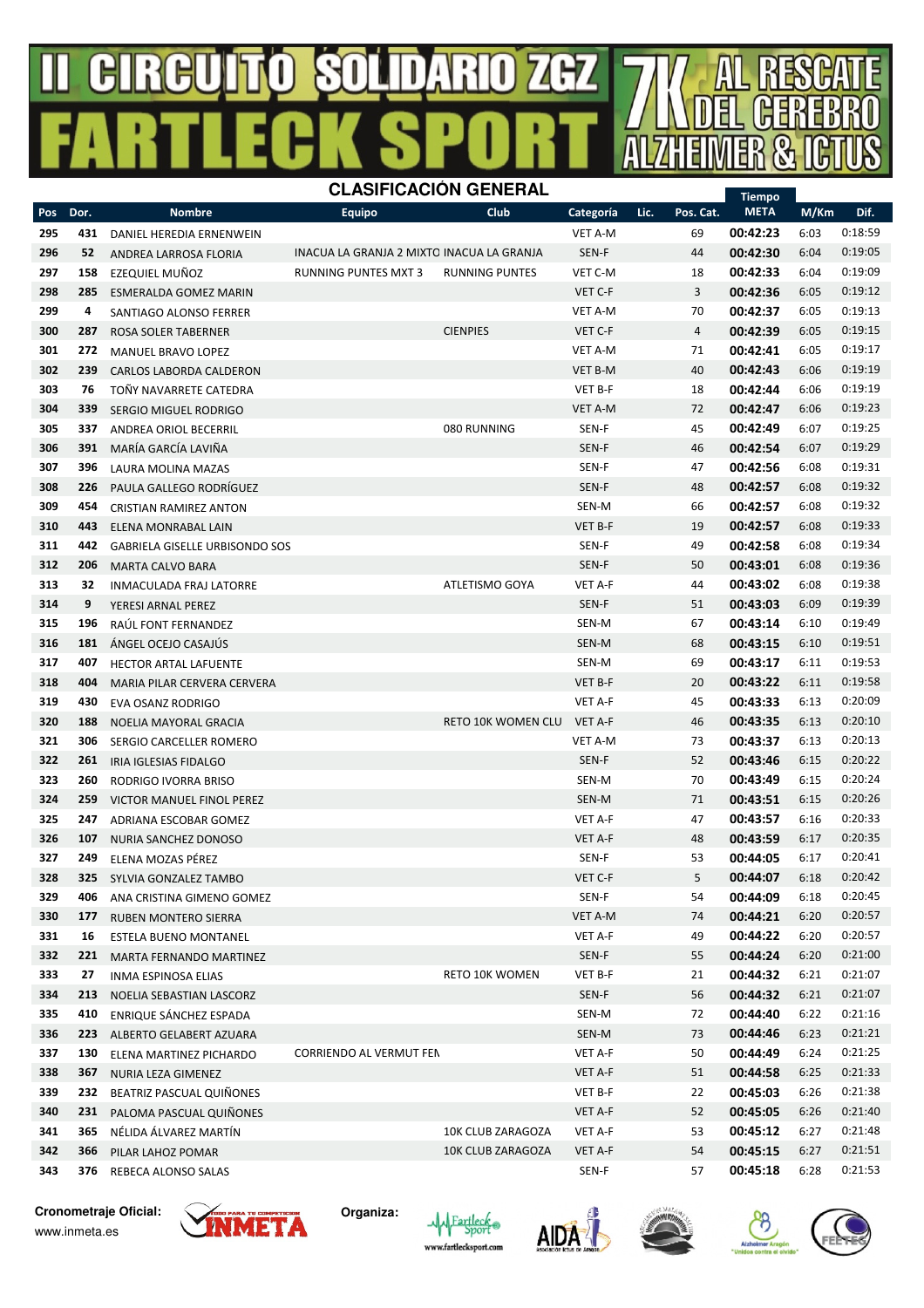#### $\mathbb B$ R  $\mathbf{\mathbf{\underline{I}}}$ R (H7 号 Д Ш I N



|     |      |                                |                             |                           |                |       |           | <b>Tiempo</b>         |                |         |
|-----|------|--------------------------------|-----------------------------|---------------------------|----------------|-------|-----------|-----------------------|----------------|---------|
| Pos | Dor. | <b>Nombre</b>                  | <b>Equipo</b>               | Club                      | Categoría      | Lic.  | Pos. Cat. | <b>META</b>           | M/Km           | Dif.    |
| 344 | 348  | <b>CHARO GUILLÉN MOLINER</b>   |                             |                           | SEN-F          |       | 58        | 00:45:18              | 6:28           | 0:21:54 |
| 345 | 302  | YASMINA POLO LABORDA           |                             |                           | SEN-F          |       | 59        | 00:45:28              | 6:29           | 0:22:04 |
| 346 | 309  | EVA FERNANDEZ CANCER           |                             |                           | <b>VET A-F</b> |       | 55        | 00:45:30              | 6:30           | 0:22:06 |
| 347 | 310  | <b>CHON MENÉS VICENTE</b>      |                             |                           | VET B-F        |       | 23        | 00:45:37              | 6:31           | 0:22:13 |
| 348 | 92   | PACO PLAZA DE LA POZA          |                             |                           | <b>VET B-M</b> |       | 41        | 00:45:43              | 6:31           | 0:22:19 |
| 349 | 211  | <b>JUAN TOQUERO VICENTE</b>    |                             |                           | <b>VET B-M</b> |       | 42        | 00:46:01              | 6:34           | 0:22:37 |
| 350 | 333  | <b>CARLOS GARCES CASTILLO</b>  |                             |                           | VET A-M        |       | 75        | 00:46:13              | 6:36           | 0:22:49 |
| 351 | 55   | BEGOÑA LAZARO MARTIN           | <b>GERONIMOS MIXTO</b>      |                           | VET A-F        |       | 56        | 00:46:32              | 6:38           | 0:23:08 |
| 352 | 54   | FERNANDO LAZARO MARTIN         | <b>GERONIMOS MIXTO</b>      |                           | VET A-M        |       | 76        | 00:46:35              | 6:39           | 0:23:10 |
| 353 | 127  | <b>RUTH FERNANDO MARTINEZ</b>  |                             |                           | SEN-F          |       | 60        | 00:46:45              | 6:40           | 0:23:21 |
| 354 | 175  | LUIS ALBERTO MAYORAL MARCOS    |                             |                           | VET B-M        |       | 43        | 00:47:09              | 6:44           | 0:23:44 |
| 355 | 386  | <b>ANTONIO MORENO FRANCES</b>  |                             |                           | SEN-M          |       | 74        | 00:47:19              | 6:45           | 0:23:54 |
| 356 | 387  | ELISABET TELLADO LOPEZ         |                             |                           | SEN-F          |       | 61        | 00:47:19              | 6:45           | 0:23:54 |
| 357 | 380  | <b>AITOR CHIMELIS</b>          |                             |                           | SEN-M          |       | 75        | 00:47:19              | 6:45           | 0:23:54 |
| 358 | 90   | ANA PÉREZ                      |                             |                           | SEN-F          |       | 62        | 00:47:21              | 6:45           | 0:23:57 |
| 359 | 307  | >MARI CRUZ BAYARRI CLARAMUNT   |                             | VAL ASESORES DE EMPI      | VET A-F        |       | 57        | 00:47:26              | 6:46           | 0:24:01 |
| 360 | 113  | CRISTINA SEBASTIAN LASCORZ     |                             |                           | SEN-F          |       | 63        | 00:47:27              | 6:46           | 0:24:03 |
| 361 | 62   | JESUS MARAÑES CRESPO           |                             |                           | VET B-M        |       | 44        | 00:47:53              | 6:50           | 0:24:28 |
| 362 | 321  | <b>IRENE GALVE MOROS</b>       |                             |                           | SEN-F          |       | 64        | 00:47:55              | 6:50           | 0:24:30 |
| 363 | 81   | CONCHI NUENO ALBALA            |                             |                           | VET B-F        |       | 24        | 00:48:09              | 6:52           | 0:24:44 |
| 364 | 159  | ANA PÉREZ                      | <b>RUNNING PUNTES MXT 3</b> | <b>RUNNING PUNTES</b>     | SEN-F          |       | 65        | 00:48:25              | 6:55           | 0:25:00 |
| 365 | 280  | <b>LORENA TIMONEDA GRIMAL</b>  |                             |                           | <b>VET A-F</b> |       | 58        | 00:48:30              | 6:55           | 0:25:06 |
| 366 | 282  | <b>HERMINIO COBETA CARDIEL</b> |                             |                           | VET A-M        |       | 77        | 00:48:32              | 6:56           | 0:25:08 |
| 367 | 392  | OSCAR GARCIA DOMINGUEZ         |                             |                           | VET B-M        |       | 45        | 00:48:34              | 6:56           | 0:25:10 |
| 368 | 328  | DEYBI DANILO MONTIEL BLANDÓN   |                             |                           | VET A-M        |       | 78        | 00:48:49              | 6:58           | 0:25:25 |
| 369 | 330  | JOAQUÍN ENRIQUE REDONDO PACH   |                             | <b>ZGZ ATLETISMO</b>      | VET C-M        | AR817 | 19        | 00:49:03              | 7:00           | 0:25:39 |
| 370 | 64   | <b>MARTA MARCUS GIRALT</b>     |                             |                           | <b>VET A-F</b> |       | 59        | 00:49:14              | 7:02           | 0:25:49 |
| 371 | 30   | MIRIAM FELIPE PÉREZ            |                             |                           | VET A-F        |       | 60        | 00:49:14              | 7:02           | 0:25:49 |
| 372 | 180  | <b>DANIEL TENAS HUGHES</b>     |                             |                           | SEN-M          |       | 76        | 00:49:40              | 7:05           | 0:26:16 |
| 373 | 354  | CRISTINA ARANDA BORAO          |                             | LA BASCULA                | SEN-F          |       | 66        | 00:49:56              | 7:08           | 0:26:31 |
| 374 | 353  | <b>MYRIAM FERNANDEZ ANDRES</b> |                             |                           | VET A-F        |       | 61        | 00:49:57              | 7:08           | 0:26:33 |
| 375 | 33   | SOFIA GARCIA TOLOSANA          | PRADER WILLI ZGZ MIXTO      | PRADER WILLI ZGZ          | VET A-F        |       | 62        | 00:50:21              | 7:11           | 0:26:57 |
| 376 | 243  | <b>IONUT CACIAMAC</b>          |                             |                           | SEN-M          |       | 77        | 00:51:22              | 7:20           | 0:27:58 |
| 377 | 320  | ANCA MARIUTANU                 |                             |                           | SEN-F          |       | 67        | 00:51:26              | 7:20           | 0:28:02 |
| 378 | 93   | MARIA POVAR GIMÉNEZ            |                             |                           | SEN-F          |       | 68        | 00:51:44              | 7:23           | 0:28:19 |
| 379 |      | 122 JAVI VAZQUEZ               |                             |                           | VET A-M        |       | 79        | 00:51:44              | 7:23           | 0:28:19 |
| 380 |      | 111 CARLOS SANZ PARICIO        |                             |                           | VET B-M        |       | 46        | 00:54:20              | 7:45           | 0:30:55 |
| 381 |      | 141 PATRICIA AMO AVILA         | LAS SUPERLENTAS FEM         |                           | SEN-F          |       | 69        | 00:55:27              | 7:55           | 0:32:02 |
| 382 | 142  | JUANA SANCHEZ UTRERA           | LAS SUPERLENTAS FEM         |                           | SEN-F          |       | 70        | 00:55:27              | 7:55           | 0:32:02 |
| 383 |      | 143 ADRIANA IBARRA GELLA       | LAS SUPERLENTAS FEM         |                           | SEN-F          |       | 71        | 00:55:27              | 7:55           | 0:32:02 |
| 384 | DQ   | MAR MARQUETA ESCUER            |                             |                           | VET A-F        |       |           | $\mathbf{::}$         | $\ddot{\cdot}$ |         |
| 385 | DQ   | <b>OLGA TORRE TORRE</b>        | <b>MASTER MONKAYAK FEM</b>  | <b>MONKAYAK HIBERUS D</b> | VET B-F        |       |           | $\dddot{\phantom{a}}$ | $\ddot{\cdot}$ |         |
| 386 | DQ   | LORE MONTORI IZUEL             |                             |                           | SEN-F          |       |           | $\mathbf{::}$         | $\ddot{\cdot}$ |         |









A

÷

R

历

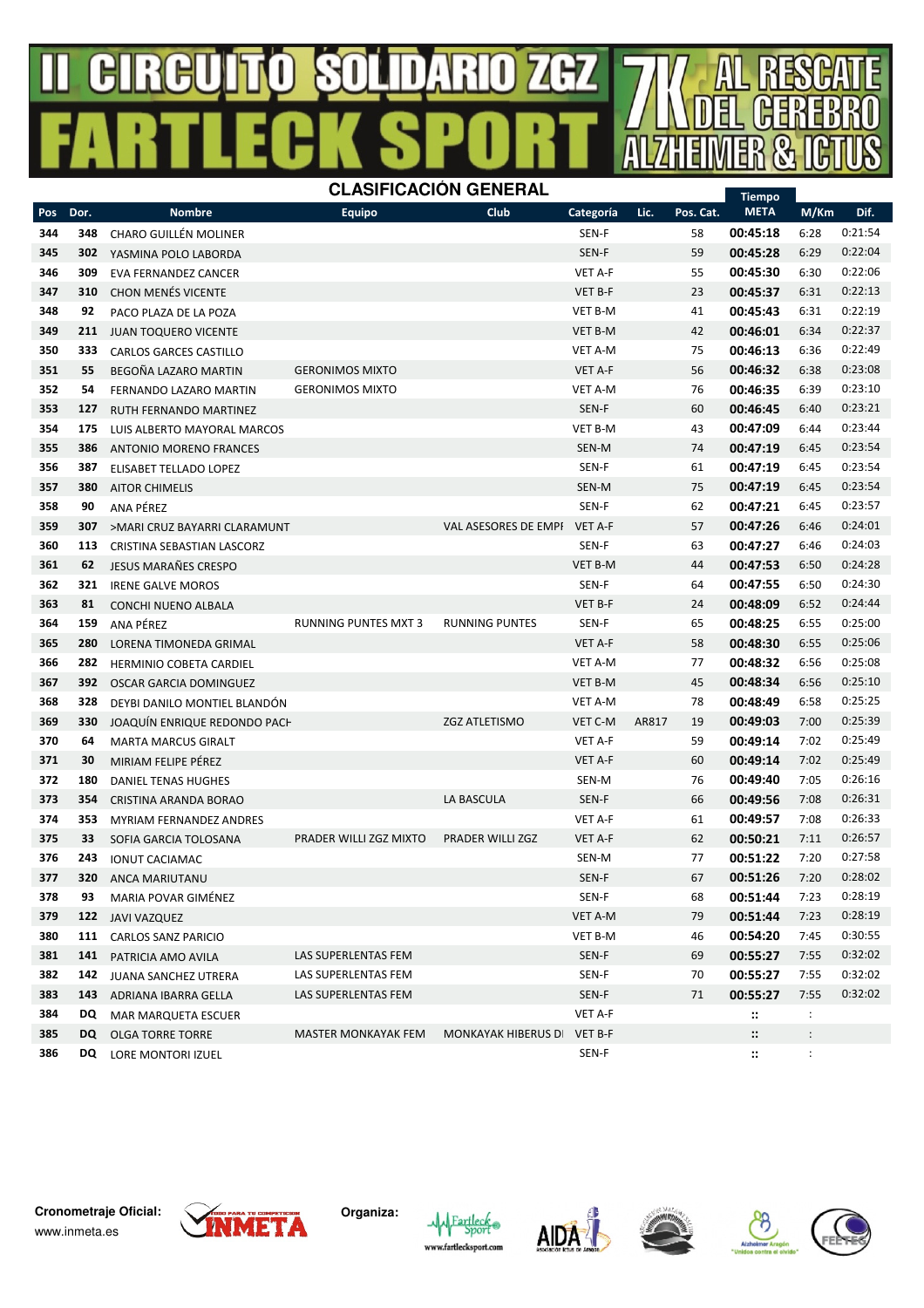## $\bm{\theta}$ **SOLIDARIO ZGZ**  $\mathbf{r}$  $\vert \vert$ R

## **1 RUNNING PUNTES MXT 1**

| 00:30:52 GUILLAUME, VINCENT<br>23<br>67<br>462<br>28<br>00:32:06    PEREZ, JORGE<br>78<br>152 | Pos.Cat. P.Gen. Dorsal Tiempo |    |     | <b>Nombre</b>         |
|-----------------------------------------------------------------------------------------------|-------------------------------|----|-----|-----------------------|
|                                                                                               |                               |    |     |                       |
|                                                                                               |                               |    |     |                       |
|                                                                                               | 30                            | 85 | 151 | 00:32:40 ACERO, RUBÉN |

**Total 01:35:38**

#### **2 THE RUNNING PEPPERS MIXTO**

| Pos.Cat. P.Gen. Dorsal Tiempo |     |     | <b>Nombre</b>                        |
|-------------------------------|-----|-----|--------------------------------------|
| 17                            | 32  | 8   | 00:29:14 ARANA PASCUAL. JOSÉ ANTONIO |
| 2                             | 58  | 63  | 00:30:31 MARCO MARTINEZ, MARIA PILAR |
| 30                            | 244 | 118 | 00:39:37 TENA LAHOZ, SILVIA          |

**Total 01:39:22**

#### **3 INACUA LA GRANJA 2 MIXTO**

| 20<br>00:30:38 ESCANERO AGUILAR, DIEGO<br>61<br>26 |    | Pos.Cat. P.Gen. Dorsal Tiempo |     | <b>Nombre</b>                    |
|----------------------------------------------------|----|-------------------------------|-----|----------------------------------|
|                                                    |    |                               |     |                                  |
|                                                    | 29 | 83                            | 124 | 00:32:29 VISIEDO ALVAREZ, JAVIER |
| 18<br>00:36:25 ANSON LAHILLA, CRISTINA<br>173      |    |                               |     |                                  |

**Total 01:39:33**

#### **4 MONKAYISTAS MXT**

| Pos.Cat. P.Gen. Dorsal Tiempo |     |     | <b>Nombre</b>               |
|-------------------------------|-----|-----|-----------------------------|
| 14                            | 48  | 119 | 00:30:10 TOMÁS MORA, IVÁN   |
| 41                            | 124 | 28  | 00:34:30 EVLANTE, SILVIO    |
| 24                            | 209 | 74  | 00:37:43 MUÑOZ TORRE, LUCIA |
|                               |     |     |                             |

**Total 01:42:24**

#### **5 FARTLECK SPORT MX 1**

| Pos.Cat. P.Gen. Dorsal Tiempo |     |      | <b>Nombre</b>                       |
|-------------------------------|-----|------|-------------------------------------|
| 4                             | 107 | 174  | 00:33:53 VALGAÑÓN RAMÍREZ, CAROLINA |
| 44                            | 143 | -331 | 00:35:02 ABADIAS GALINDO, ANGEL     |
| 48                            | 157 | 238  | 00:35:49 PLAYAN SERRANO, SERGIO     |
|                               |     |      |                                     |

**Total 01:44:45**

### **6 RUNNING PUNTES MXT 2**

| Pos.Cat. P.Gen. Dorsal Tiempo |     |     | <b>Nombre</b>                        |
|-------------------------------|-----|-----|--------------------------------------|
| 42                            | 136 | 155 | 00:34:54 MONJE, ROBERTO CARLOS       |
| 4                             | 145 | 156 | 00:35:04 ESTEBAN AZNÁREZ, MARÍA JOSÉ |
| 59                            | 208 | 154 | 00:37:42 GUIU. MARIANO               |
|                               |     |     |                                      |

Cronometraje Oficial: **Organiza:**









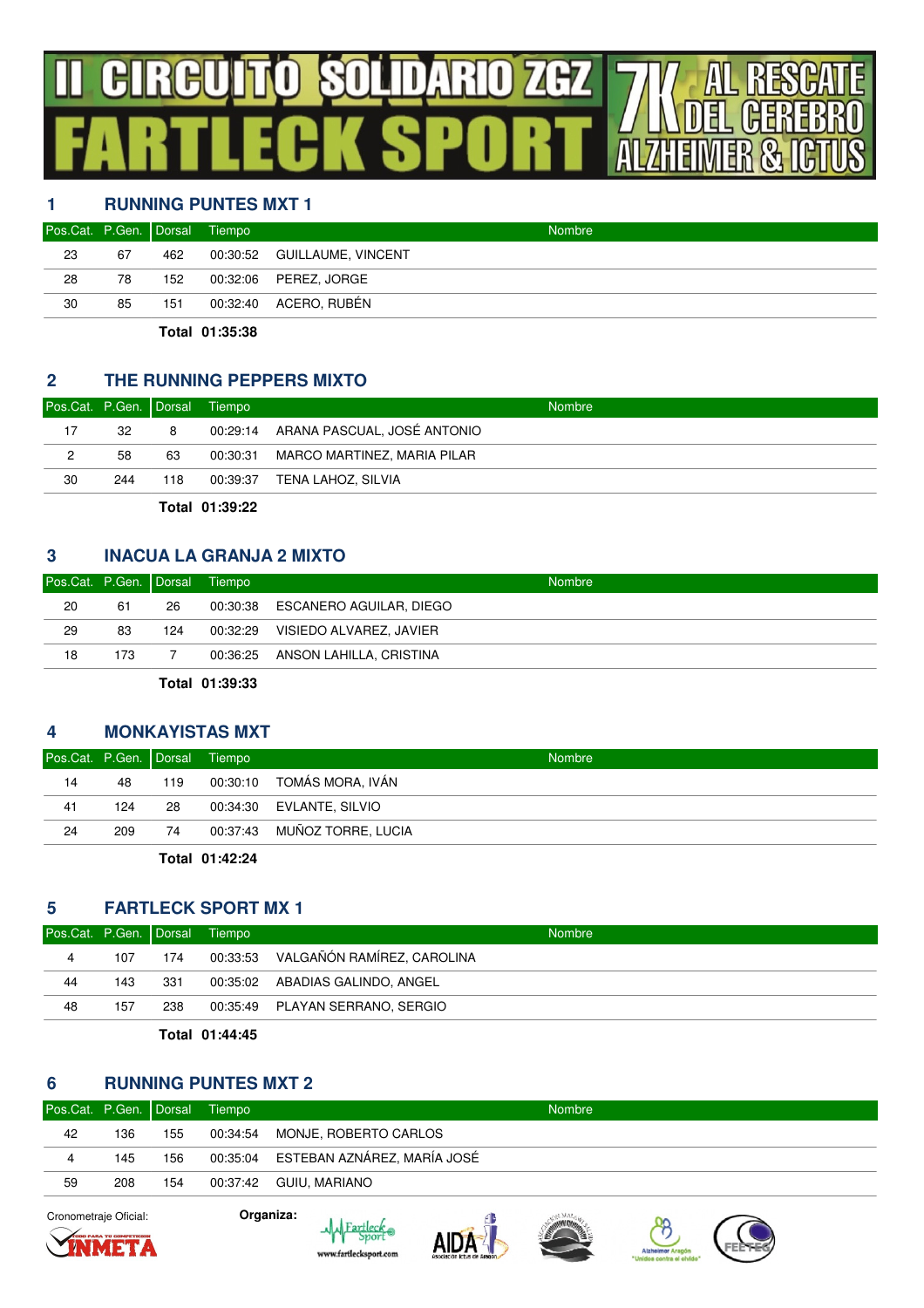## **SOLIDARIO ZGZ** GI  $\mathbb{H}$  $\vert \vert$ R

### **6 RUNNING PUNTES MXT 2**

| Pos.Cat. | . P.Gen. Dorsal | Tiempo | Nombre |
|----------|-----------------|--------|--------|
|          |                 |        |        |

**Total 01:47:40**

#### **7 PRADER WILLI ZGZ MIXTO**

| Pos.Cat. P.Gen. Dorsal Tiempo |     |     |                | <b>Nombre</b>                   |
|-------------------------------|-----|-----|----------------|---------------------------------|
|                               | 17  | -39 |                | 00:27:14 GOMEZ VELA, JAVIER     |
| 25                            | 70  | 116 |                | 00:31:11 SUELVES, OSCAR         |
| 62                            | 375 | 33  |                | 00:50:21 GARCIA TOLOSANA, SOFIA |
|                               |     |     | Total 01:48:47 |                                 |

#### **8 JMOVA MXT**

| Pos.Cat. P.Gen. Dorsal Tiempo |     |     |                | <b>Nombre</b>                         |
|-------------------------------|-----|-----|----------------|---------------------------------------|
| 8                             | 134 | 138 |                | 00:34:52 SUAREZ FUERTES, ESTHER       |
| 15                            | 182 | 139 |                | 00:36:37 VIROSTA, RAQUEL              |
| 33                            | 198 | 134 |                | 00:37:21 ÁLVAREZ HALCÓN, RAMÓN MANUEL |
|                               |     |     | Total 01:48:51 |                                       |

#### **9 ENTRECULTURAS MIXTO**

| Pos.Cat. P.Gen. Dorsal |     |    | Tiempo          | <b>Nombre</b>                    |
|------------------------|-----|----|-----------------|----------------------------------|
| 24                     | 229 | 50 |                 | 00:39:05 LABORDA PELEGAY, NIEVES |
| 63                     | 230 | 21 |                 | 00:39:06 CHOLIZ MUNIESA, JAVIER  |
| 35                     | 231 | 58 |                 | 00:39:09 LÓPEZ MUÑOZ, ENRIQUE    |
|                        |     |    | エレ・レート ハイ・ビス・ハイ |                                  |

**Total 01:57:21**

#### **10 RUNNING GIRLS MXT**

| Pos.Cat. P.Gen. Dorsal Tiempo |     |     | <b>Nombre</b>                            |
|-------------------------------|-----|-----|------------------------------------------|
| 3                             | 131 | 160 | 00:34:43 DURÁN RAMOS, ALICIA             |
| 16                            | 287 | 150 | 00:41:48 GIL MARZO, SONIA                |
| 39                            | 288 | 148 | 00:41:50 QUINTANILLA LÓPEZ, MIGUEL ÁNGEL |
|                               |     |     |                                          |

**Total 01:58:23**











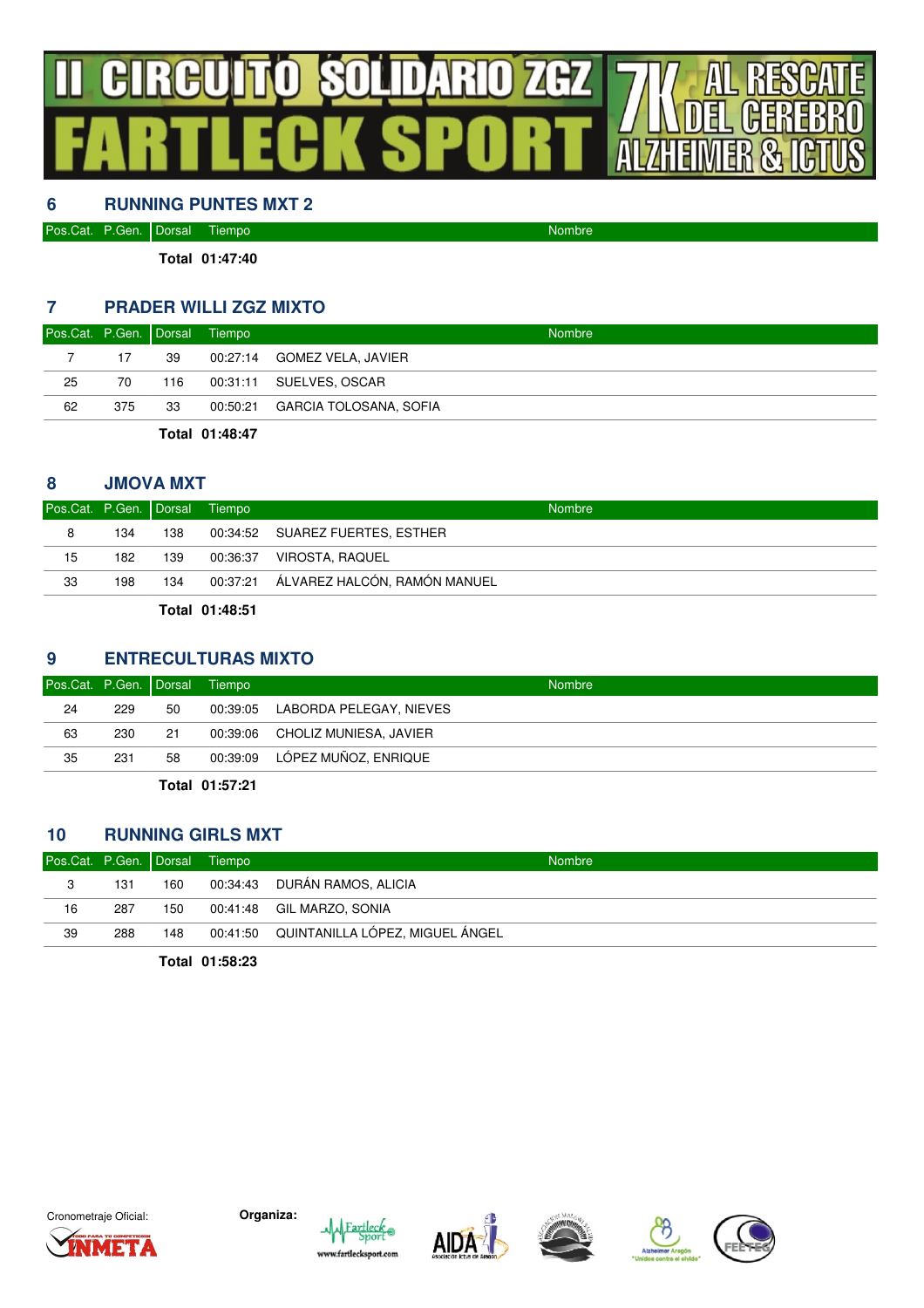## **D SOLIDARIO ZGZ** GIRG J

## **1 INACUA LA GRANJA 1 MAS**

| 10<br>21<br>47 |                                 |
|----------------|---------------------------------|
|                | 00:27:42 HORNERO PALOMO, JOSE   |
| 26<br>9<br>85  | 00:28:24 ORTEGA GIMENEZ, ADRIAN |
| 12<br>35<br>41 | 00:29:24 GRACIA SANZ, DANIEL    |

**Total 01:25:31**

#### **2 LOS 3 TENORES MAS**

| Pos.Cat. P.Gen. Dorsal Tiempo |     |     | <b>Nombre</b>                  |
|-------------------------------|-----|-----|--------------------------------|
| 31                            | 90  | 146 | 00:33:03 SIERRA ASION, EUGENIO |
| 40                            | 118 | 145 | 00:34:11 CUBA LUQUE, ABEL      |
| 57                            | 215 | 144 | 00:38:17 CALDERÓN BENEDÍ, RAÚL |

**Total 01:45:31**











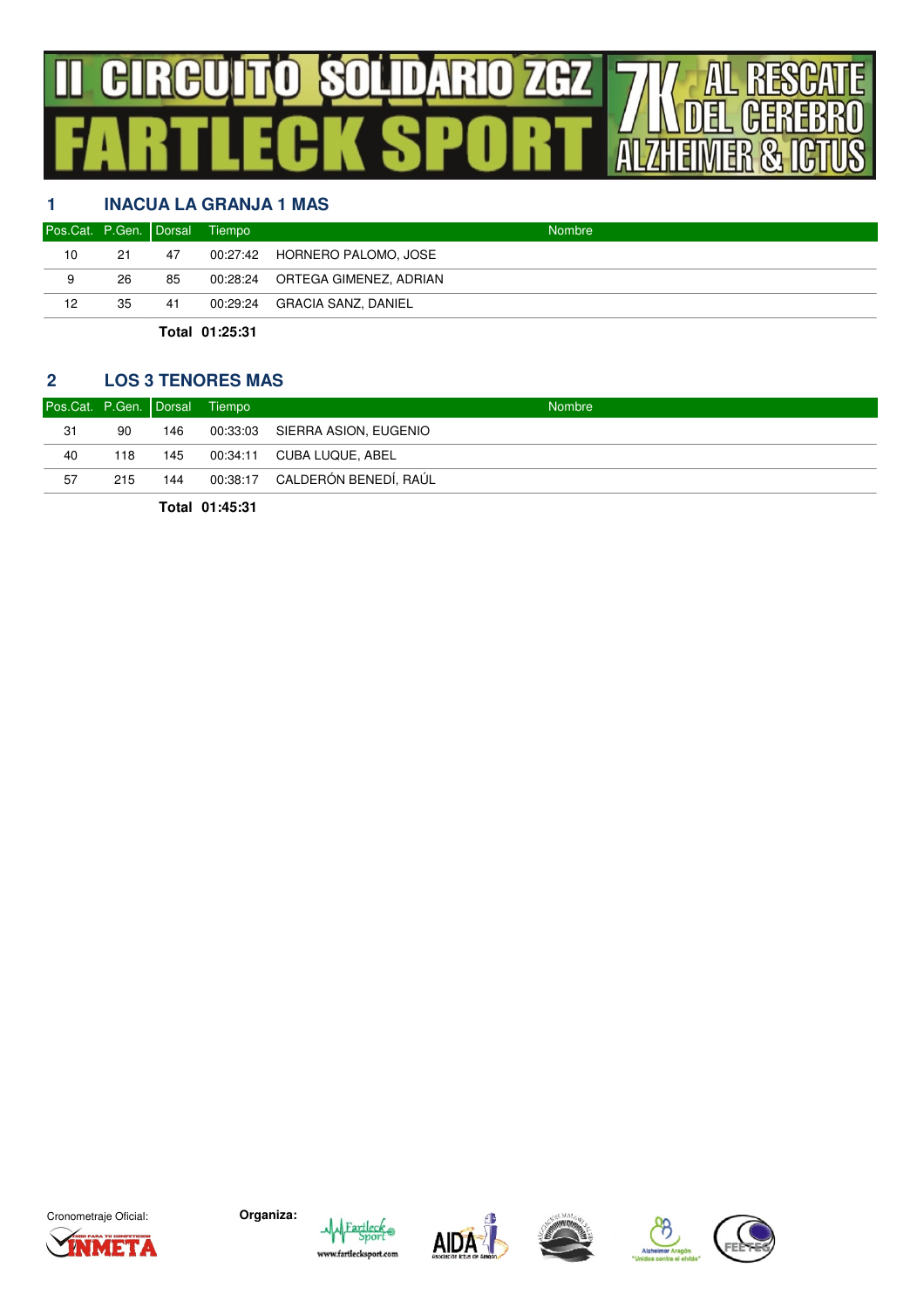## $\bm{\theta}$ **SOLIDARIO ZGZ**  $\mathbb{H}$  $\blacksquare$ ÷.

## **1 TRIALS ZARAGOZA FEM**

| Pos.Cat. P.Gen. Dorsal Tiempo |     |     | <b>Nombre</b>                    |
|-------------------------------|-----|-----|----------------------------------|
| 2                             | 96  | 48  | 00:33:20 IBAÑEZ DIEZ, Mª ANGELES |
| 6                             | 104 | 165 | 00:33:40 GARCIA ARAU, SARA       |
|                               | 129 | 166 | 00:34:39 MARTINEZ GIMENEZ, MARTA |
|                               |     |     |                                  |

**Total 01:41:40**

#### **2 FARTLECK SPORT FEM 1**

| Pos.Cat. P.Gen. Dorsal Tiempo |     |    |          | <b>Nombre</b>                   |
|-------------------------------|-----|----|----------|---------------------------------|
| 16                            | 165 | 75 | 00:36:08 | MUR ELCOSO, MAPI                |
| 17                            | 190 | 23 |          | 00:36:55 BAILÓN RODRIGO, ALICIA |
| 22                            | 202 | 36 |          | 00:37:29 GARRIDO DIAGO, IRIS    |

**Total 01:50:33**

#### **3 GIRLS RUNNERS UTEBO FEM**

| Pos.Cat. P.Gen. Dorsal Tiempo |     |      | <b>Nombre</b>                     |
|-------------------------------|-----|------|-----------------------------------|
| 25                            | 232 | - 78 | 00:39:16 NAVARRO LORENZO, SONIA   |
| 26                            | 233 | 94   | 00:39:16 PROCAS GALINDO, ARANZAZU |
| 27                            | 234 | 22   | 00:39:16 CONTAMINE, STÉPHANIE     |

**Total 01:57:48**

#### **4 CORRIENDO AL VERMUT FEM**

| Pos.Cat. P.Gen. Dorsal Tiempo |     |     | <b>Nombre</b>                  |
|-------------------------------|-----|-----|--------------------------------|
| 28                            | 237 | 132 | 00:39:27 SALOBREÑA RICO, EVA   |
| 14                            | 272 | 131 | 00:40:55 PORTA ROYO, ANA       |
| 40                            | 282 | 133 | 00:41:29 PORTA ROYO, NATIVIDAD |
|                               |     |     |                                |

**Total 02:01:53**

#### **5 LAS SUPERLENTAS FEM**

| Pos.Cat. P.Gen. Dorsal Tiempo |     |     | <b>Nombre</b>                  |
|-------------------------------|-----|-----|--------------------------------|
| 69                            | 381 | 141 | 00:55:27 AMO AVILA, PATRICIA   |
| 70                            | 382 | 142 | 00:55:27 SANCHEZ UTRERA, JUANA |
| 71                            | 383 | 143 | 00:55:27 IBARRA GELLA, ADRIANA |

**Total 02:46:21**